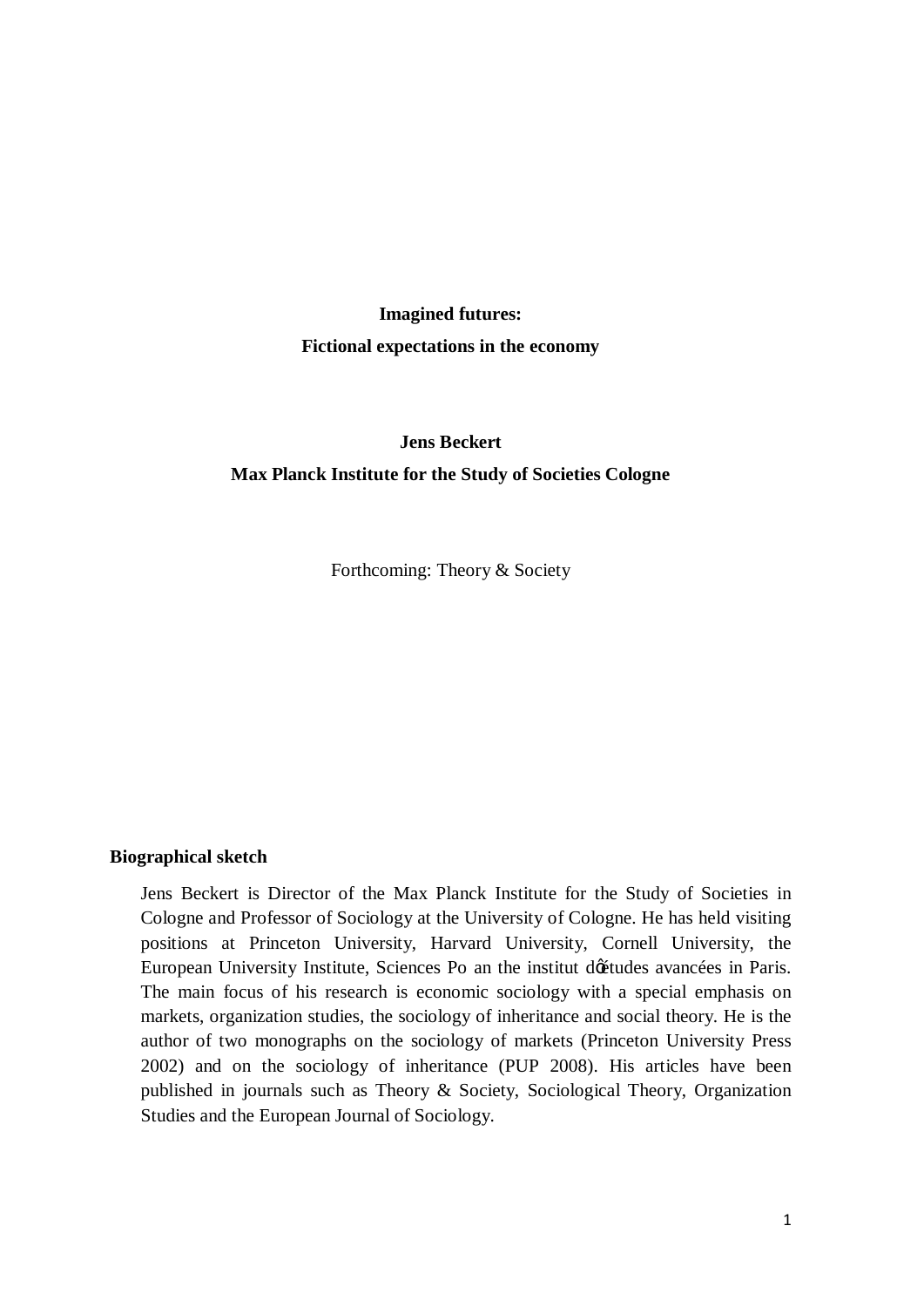# **Abstract**

Starting from the assumption that decision situations in economic contexts are characterized by fundamental uncertainty, the article argues that the decision-making of intentionally rational actors is anchored in fictions. "Fictionality" in economic action is the inhabitation in the mind of an imagined future state of the world and the beliefs in causal mechanisms leading to this future state. Actors are motivated in their actions by the imagined future and organize their activities based on these mental representations. Since these representations are not confined to empirical reality, fictional expectations are also a source of creativity in the economy. Fictionality opens up a way to an understanding of the microfoundations of the dynamics of the economy. The article develops the notion of *fictional expectations.* It discusses the role of fictional expectations for the dynamics of the economy and addresses the question of how fictional expectations motivate action. The last part relates the notion of fiction to calculation and social macrostructures, especially institutions and cultural frames. The conclusion hints at the research program developing from the concept of fictional expectations.

**Keywords:** Expectations, uncertainty, economy, promises, trust, innovation, creativity, motivation, economic sociology, future, time, rationality, microfoundations.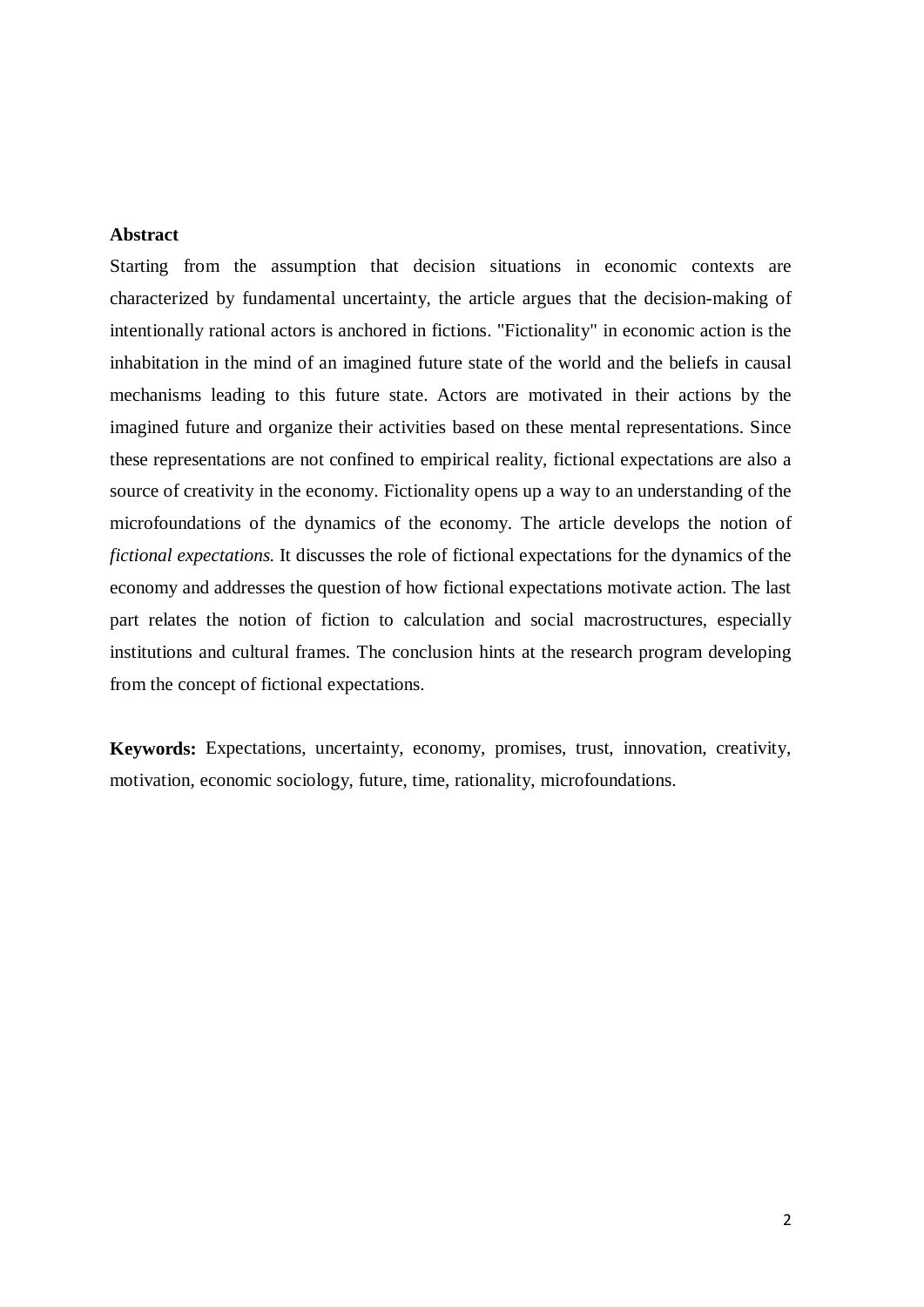[There are matters about which] there is no scientific basis on which to form any calculable probability whatever. We simply do not know. Nevertheless, the necessity for action and for decision compels us as practical men to do our best to overlook this awkward fact i (Keynes [1937] 1973: 213)

On what basis do actors make decisions in economic contexts? According to economic theory, decisions are based on rational calculations of the outcomes associated with the various possible choices. According to sociological approaches to the economy, decisions are anchored in social structures, especially institutions, networks, and cultural frames.

In this article, I want to contribute a different perspective on the question of the microfoundations of economic action, giving weight to a much underemphasized aspect of it. Starting from the assumption that decision situations in economic contexts are characterized by fundamental uncertainty, I argue that the decision-making of intentionally rational actors is anchored in fictions. By intentional rationality I refer to actors who want to enhance their utility but do not necessarily know what strategy will lead them to achieve this end.<sup>1</sup> By  $\tilde{\text{of}}$  interest to images of some future state of the world or course of events which are cognitively accessible in the present through mental representation.  $\ddot{\text{o}}$  Fictionality in economic action is the inhabitation in the mind of an imagined future state of the world. Actors are motivated in their actions by the imagined future state and organize their activities based on these mental representations. The mental representations of future states I call ofictional expectations. Tictional expectations in the economy take narrative form as stories, theories, and discourses. Since these representations are not confined to empirical reality, fictionality is also a source of creativity in the economy. Including fictionality in a theory of decision-making opens up a way to an understanding of the microfoundations of the economy ts dynamics and growth. Recognition of the human capability of imagining possible future states of the world provides a basis for anchoring a

 $1$  This is not to deny the crucial role of routine behavior also in economic contexts (Camic 1986; Tappenbeck 1999: 48). The discussion here, however, refers only to a type of action in which actors are reflexive in the sense that they make decisions based on a deliberate consideration of alternatives, weighted against each other with regard to the desirability of their expected outcomes.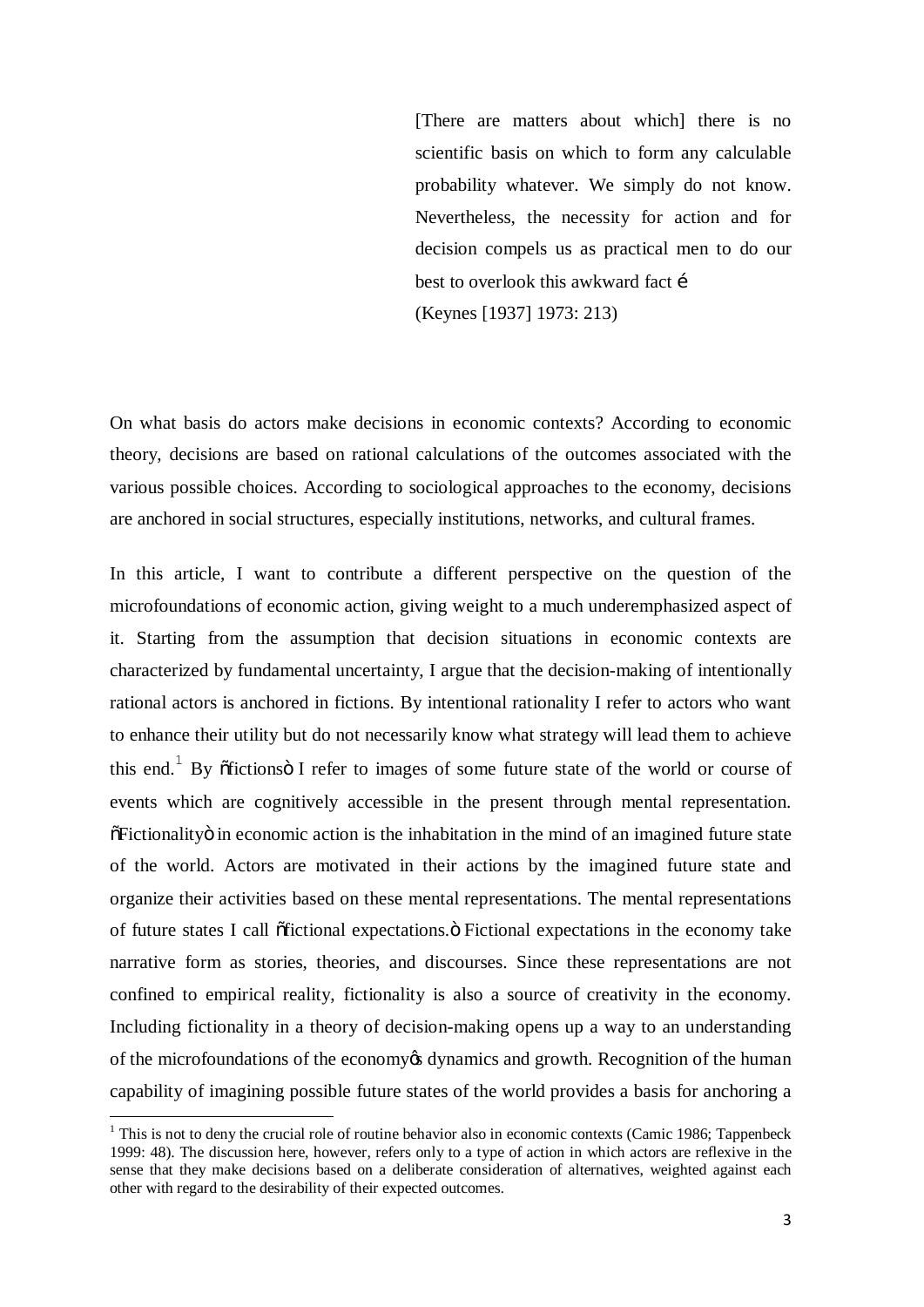theory of the capitalist economy in a theory of action; it is also a crucial basis for an understanding of the value of goods and of how cooperation dilemmas are overcome (Beckert 2012). Fictional expectations are not limited to the economy but are relevant in all spheres of human action. $<sup>2</sup>$  This article, however, focuses on the economy.</sup>

I first provide a brief overview of economic and sociological approaches to explaining economic decision-making. This will sharpen the point of departure advanced in the article. Second, I develop the notion of fictional expectations to be applied here and the role of stories through which fictions obtain a narrative structure. In the third part, I discuss the role of fictional expectations in innovation and thereby for the dynamics of the economy. Following this I address how fictional expectations motivate action. In the last section, I relate the notion of fiction to the role of calculation and social macrostructures in economic decision-making. Finally, in the conclusion I hint at the relevance of fictional expectations for the macrodevelopment of the economy and indicate questions for the research program developing from the concept of fictional expectations.

#### **From rational to fictional expectations**

To understand the role played by imaginaries of the future it is necessary to pay attention to the time dimension in decision-making and the role of uncertainty. Action takes place in the present but is directed towards the future. Making a choice means to evaluate possible courses of action in light of a future desired state. While research in the social sciences typically explains present action from past occurrences (Mahony 2000), I argue here that it is the future which shapes the present 6 or, to be more specific: it is the images of the future that shape present decisions.

Due to uncertainty stemming from the openness of the future, decisions cannot be explained as the outcome of calculation of optimal choices (Beckert 2002; Orléan 2011). In situations characterized by certainty or risk (Knight [1921] 1985) actors can identify all possible future states and know probabilities regarding the likelihood of their occurrence.

<sup>&</sup>lt;sup>2</sup> Though fictional expectations do exist in all spheres of social life, I would hypothesize that they are more volatile in economic contexts of capitalist societies, because behavior in this sphere is less normatively regulated. This contingency of expectations is a foundation for the innovativeness of capitalist economies but is also a cause of its restlessness and susceptibility to crises stemming from rapid fluxes in expectations.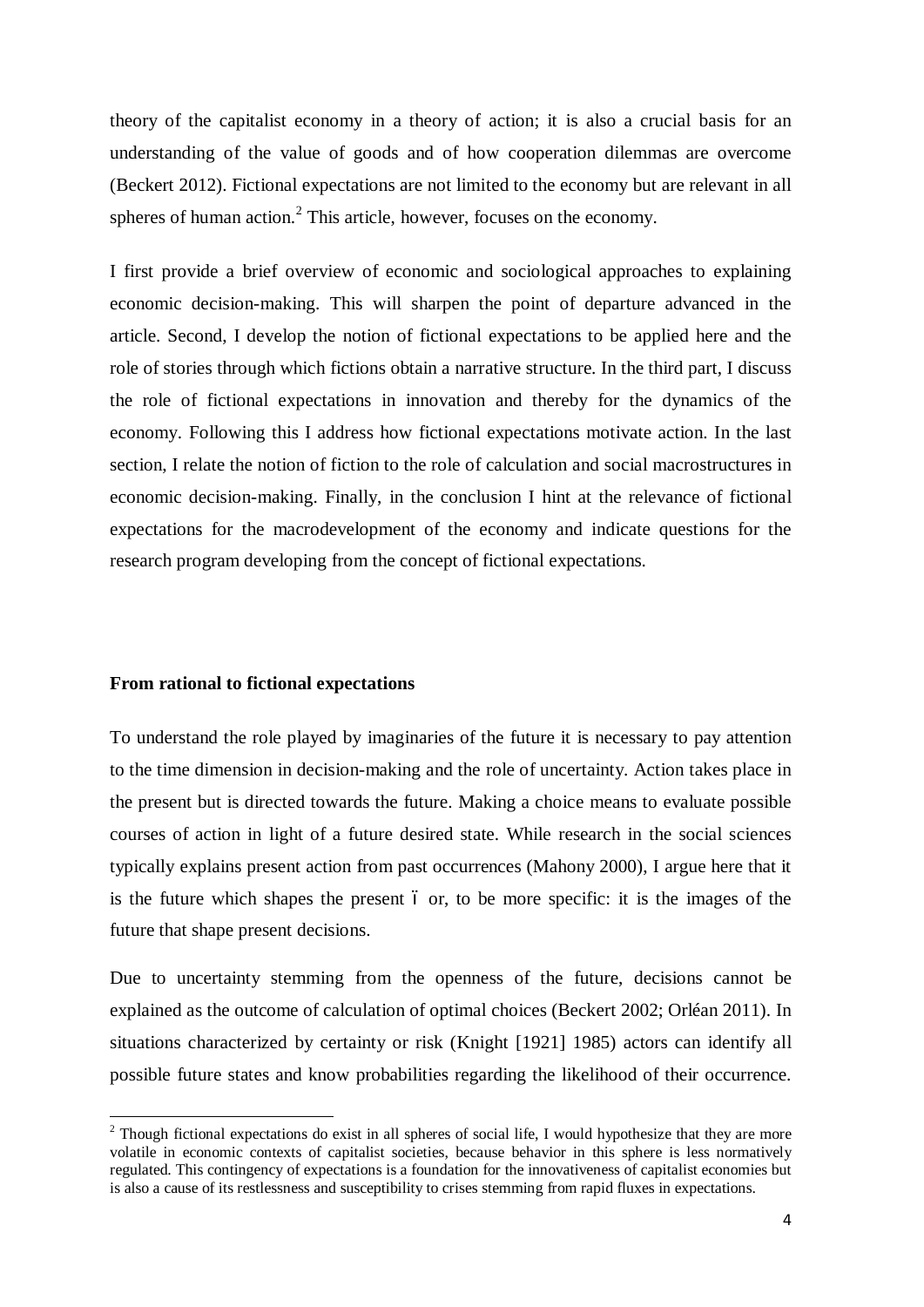Assuming a fixed set of preferences, given factor endowments and restrictions, standard economic theory assumes that actors calculate the choice that maximizes their expected utility. To do so, actors systematically scrutinize all possible alternative combinations and calculate the consequences of all options. This makes it possible to arrange the various options in a rank order of utility and to construct complete indifference maps across all feasible trade-offs. The macroeconomic result is an equilibrium that can be deduced mathematically based on the starting conditions and the assumptions made in the theory.

The future enters into this model in the form of rational expectations (Lucas 1972; Muth 1961). Assuming market pressures and the systematic use of all available information, rational expectations theory states that the predictions actors make with regard to economically relevant variables in the future are correct, in the aggregate, because all individual errors are random. Hence, the predicted outcomes do not differ systematically from the resulting market equilibrium. As a consequence, the uncertainty entailed in the future is transformed into a state predictable by forecast, allowing for the rational calculation of optimal choices.

The assumption that decisions in economic contexts can be optimal choices based on rational expectations has been criticized within economics. The critiques doubt the assumptions that actors can gain a full understanding of their environment (Keynes 1936/1964: 152), that they have the cognitive capabilities to process the available information (Güth/Kliemt 2010; Simon 1957), and they emphasize the role of cognitive biases (Allais 1953; Camerer/Loewenstein/Rabin 2003) as well as the unknowability of the future due to novelty (Buchanan/Vanberg [1984] 2008: 380f). The complexity of decision situations, unforeseeable interaction effects, and genuine novelty through unpredictable innovations and the choices of other actors make it impossible to predict the future as already implied in the present. It is this offundamental uncertainty (Dequech 2006) characterizing important decisions in economic contexts that renders the model of calculation ineffective. Rather than leading to optimal outcomes, in situations characterized by fundamental uncertainty  $\tilde{\alpha}$ choices represent a gamble in an unanalyzable world $\ddot{\alpha}$  (Augier/Kreiner 2000: 677). 3

 $\overline{a}$ 

 $3$  In part, this is a problem of lack of thoroughness of economic analysis (Hellwig 1998:719 ff.). However, the problem cannot be reduced to superficiality of analysis. In practical terms, actors are simply overburdened and therefore cannot take all relevant information into account (Elster 2009). And with regard to novelty, the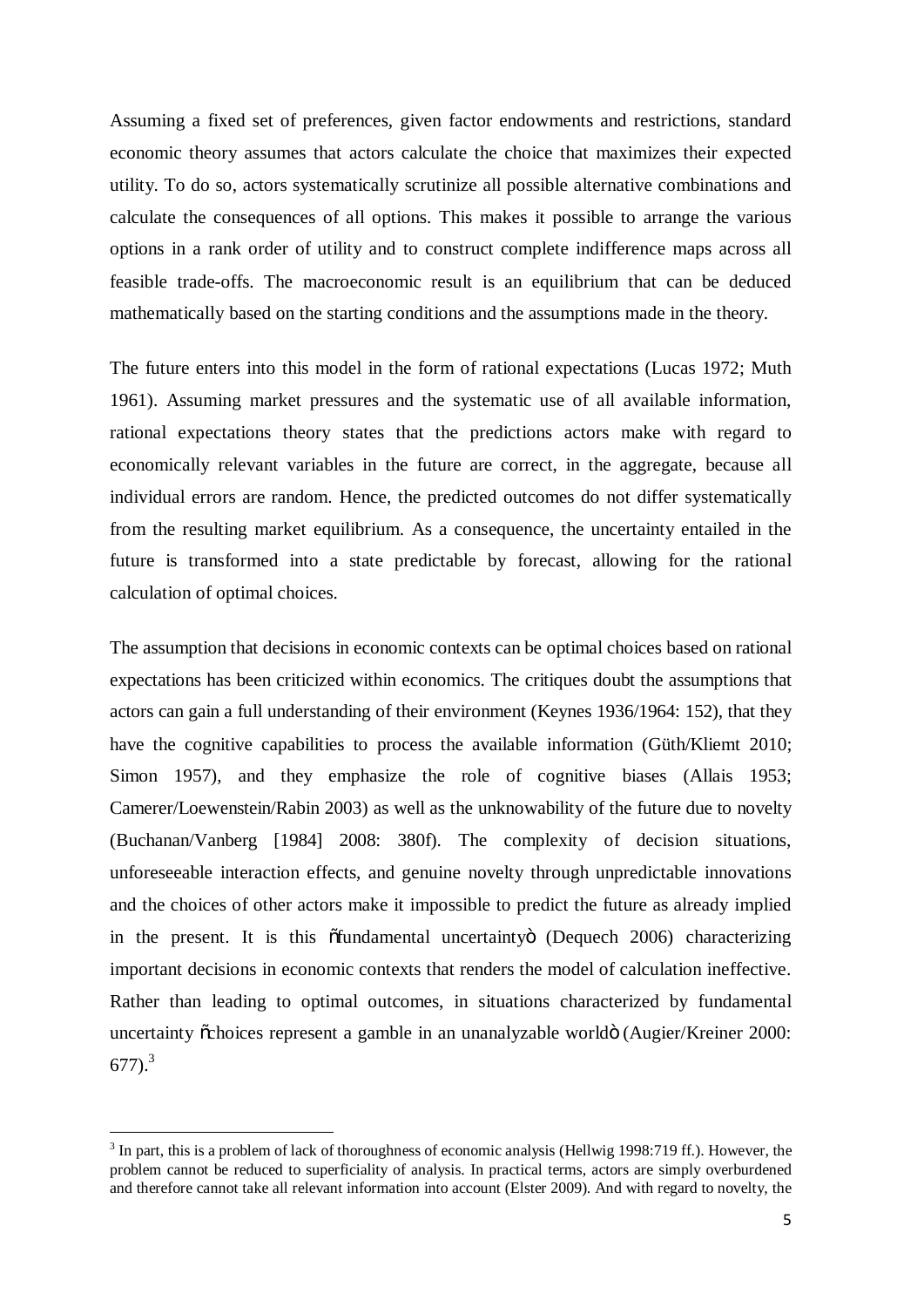Despite this unpredictability of the future, actors in the economy must form expectations, among other things, with regard to technological development, consumer preferences, prices, availability of raw materials, the strategies of competitors, the demand for labor, the trustworthiness of promises, the state of the natural environment, political regulations, and the interdependencies between these factors. On what basis are these expectations formed if they are not rational calculations of what will indeed be the case? What are expectations under conditions of uncertainty?

Sociological approaches to this question have emphasized the role of social macrostructures for shaping actorso expectations. Action, according to Parsons, does not consist of  $\ddot{\text{o}}$  ad hoc  $\pm$ esponses $\ddot{\omega}$  (Parsons 1951: 5) but is based on expectations of the reactions of alter ego. These expectations are seen as being determined by the meaning structures (culture) of the social system. More generally, approaches in economic sociology see action as being anchored in networks, institutions, and cultural scripts which direct choices (Callon 1998: 11ff.; Granovetter 1985; Dobbin 2004).<sup>4</sup> This is not to say that there wouldngt have been advances in economic sociology that allow for a more prominent role of agency (Barbalet 2010; Beckert 2003; Storper/Salais 1997). These approaches usually make the uncertainty and indeterminacy of decision situations the starting point of their reasoning and bring to the fore the need for actors to *interpret* the social situation.<sup>5</sup>

But what informs these interpretations of the situation? I suggest in this article that expectations under conditions of uncertainty can be productively analyzed by the use of the concept of  $\tilde{\text{of}}$  fictions. $\ddot{\text{o}}$  By the term  $\tilde{\text{of}}$  fiction $\ddot{\text{o}}$  I refer to present imaginaries of future situations which provide orientation in decision-making *despite* the uncertainty inherent in the situation. By not being bound to rational calculation, fictions do not have to be true but must be convincing. They are therefore open to the influence of collective beliefs and

**.** 

necessary information for optimizing decisions is simply not available at the time of decision making

<sup>(</sup>Dequech 2003).<br><sup>4</sup> Structuralist theories in economic sociology are closely related to economics if they consider networks and technologies to be the basis for the possibility of rational calculation (Callon 1998; Callon/

 $5$  According to Neil Fligstein (2001: 112), the identities of actors 6 that is, their interpretation of the structures of the world – are not fixed but emerge in the process of social interaction. Charles Sabel and Jonathan Zeitlin (1997: 15) argue that actors define othemselves strategically in the very act of constituting their context is not objectively given but established through the definition of the situation carried out by the actors who are acting in these structures. The economics of conventions (Favereau/Lazega 2002) assumes the simultaneous presence of different conventions, making it necessary for actors to decide which convention holds in a specific situation, a decision that takes place in the action process and is potentially conflictual.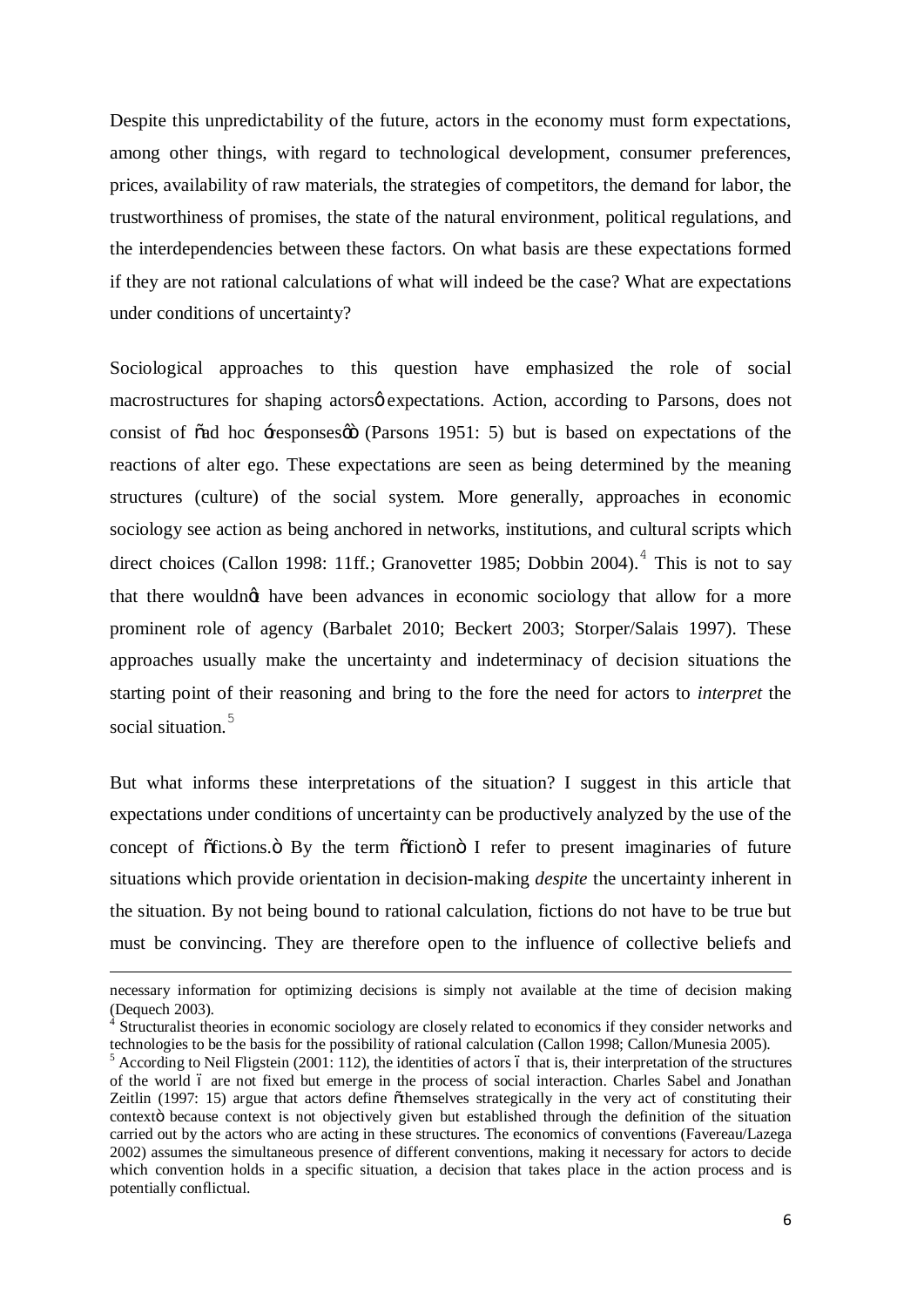manipulations by powerful actors. They can even  $\tilde{c}$  crowd outo rational expectations in situations characterized by certainty or risk. While fictions help in  $\tilde{0}$  overlooking  $\tilde{0}$ uncertainty in decision-making by providing *seemingly* good reasons for specific decisions, they are at the same time also a source of the uncertainty they are responding to, because the plethora of possible imaginaries of the future provides an overabundance of options and can bring about novelty by shaping action in unpredictable ways.

Based on these considerations, I suggest distinguishing between different bases for decision-making of intentionally rational actors, depending on whether the situation is characterized by certainty (including risk) or uncertainty (Table 1). The concept of fictional expectations finds no application under conditions of certainty and risk, in other words, in situations where future states can in principle be known. While standard economic theory presumes that actors calculate optimal choices, behavioral economics and sociological approaches depart from seeing calculation as the foundation of decision making. Behavioral economists see decisions as being shaped by the cognitive structures of the brain. Sociological (eg. DiMaggio/Powell 1983; Beckert 1996) and some economic (eg. Keynes [1936] 1964) assessments of uncertainty have emphasized the role of script following as a response to uncertainty.  $6\overline{)}$  In this article I highlight a different response to uncertainty by bringing to the center the role of imaginaries in decision-making, which I refer to as  $\tilde{o}$  fictional expectations. $\ddot{o}$  The approach I call  $\tilde{o}$ sociological fictionalism. $\ddot{o}$ 

| Approach                             | <b>Situation</b>              | Mode of operation | <b>Basis for decisions</b> |
|--------------------------------------|-------------------------------|-------------------|----------------------------|
| Rational<br>Expectations<br>Approach | Certainty and risk            | Calculation       | Rational<br>expectations   |
| <b>Behavioral</b><br>Economics       | Complexity and<br>uncertainty | Cognitive biases  | Heuristics                 |
| Sociological<br>Institutionalism     | Uncertainty                   | Script following  | Social<br>macrostructures  |

Table 1: Rational and fictional expectations

 $6$  Script following and imagination can also take place in situations with certainty and risk. Traditional action (Weber [1922] 1978) or wishful thinking would be examples. Given the assumption of intentional rationality these cases are not further explored here.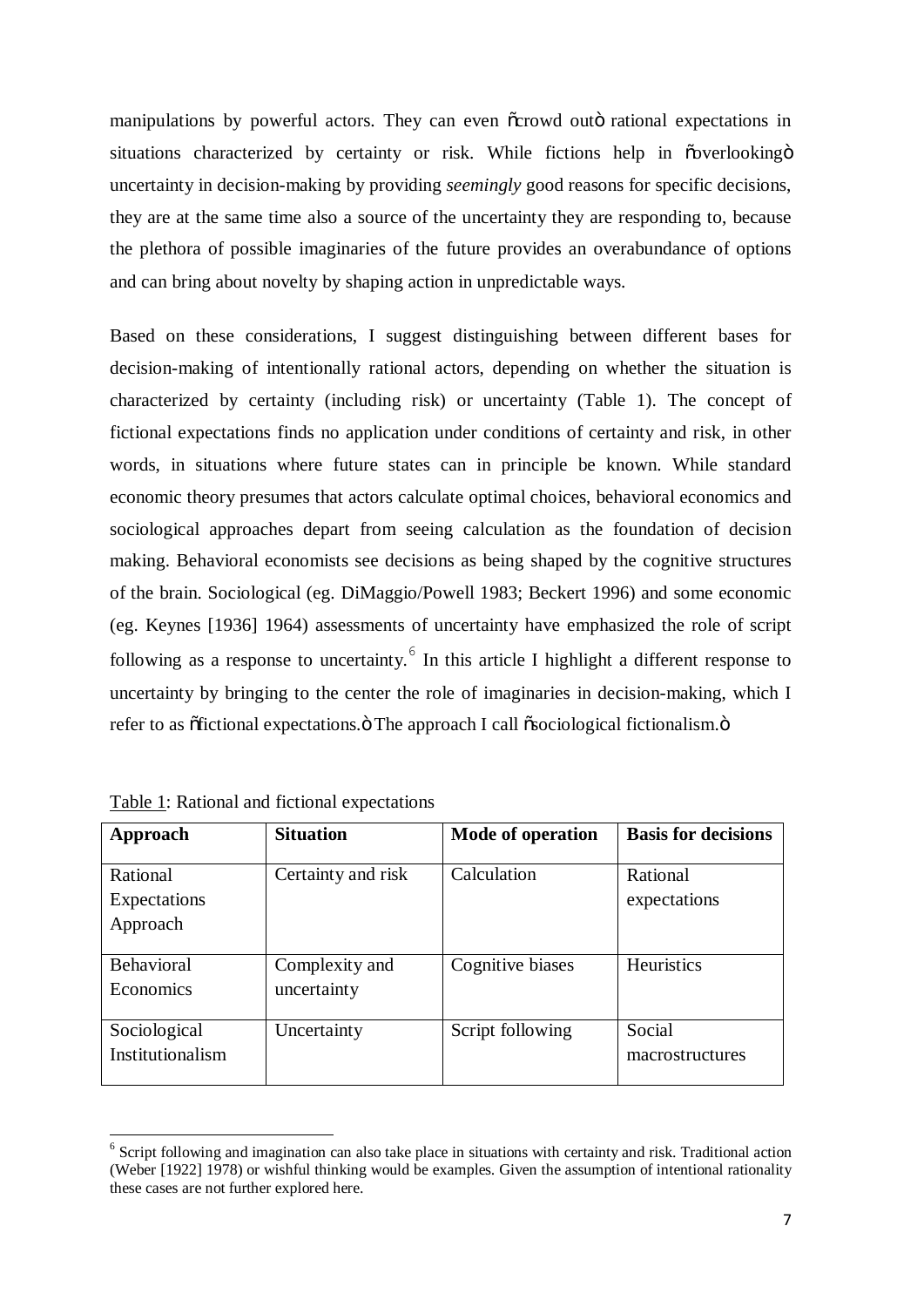| Sociological | Uncertainty | Imagination | Fictional    |
|--------------|-------------|-------------|--------------|
| fictionalism |             |             | expectations |

Use of the concept of fictional expectations leads to a pragmatic understanding of action. Action is not seen teleologically as the realization of an end which itself stands outside the action process but instead as a progression in which ends and strategies are formed and revised based on contingent and changing interpretations of the situation. The connection between cognition and experience leads to a concept of situated rationality where expectations and goals are the outcome of a process unfolding in time, in which actors develop and enact projects, plans and strategies based on contingent interpretations of the situation. Fictional expectations stand close to Dewey & notion of ends-in-view, in other words, öforeseen consequences which influence present deliberation (Dewey 1957: 223).

### **Fictionality in the economy**

Several terms and concepts have been applied in the social sciences to express the contingent character of factual accounts. They include beliefs (Dewey 1957), ideas (Münnich 2011), meaning (Weber [1920] 1988), ideology (Marx [1846] 1998), imaginaries (Castoriadis 1998), fantasies (Schütz 2003), hope (Swedberg 2008), social construction (Berger/Luckmann 1966), discourse (Diaz-Bone/Krell 2009; Foucault 1970), and stories (Holmes 2009; McCloskey 1990a). The notion of fiction has been introduced before in the analysis of economic phenomena (Esposito 2007; Künzel/Hempel 2011)<sup>7</sup> and in the philosophy of science (Vaihinger [1911] 2007). It is used here as the central concept because 6 as will be shown 6 the phenomena dealt with can be understood especially well by bringing them in contact with analytical tools developed for the analysis of fictional texts. As will be shown, the analysis of fiction in literary theory holds insights that are also relevant for understanding contingent representations of future states. Moreover, the notion of fiction captures especially well the unknowability of the accuracy of expectations regarding future states of the world.

In discussions of the financial crisis the term offictional is often used to describe fraudulent misrepresentations of economic facts. It is important to note that this is not how the term is used here.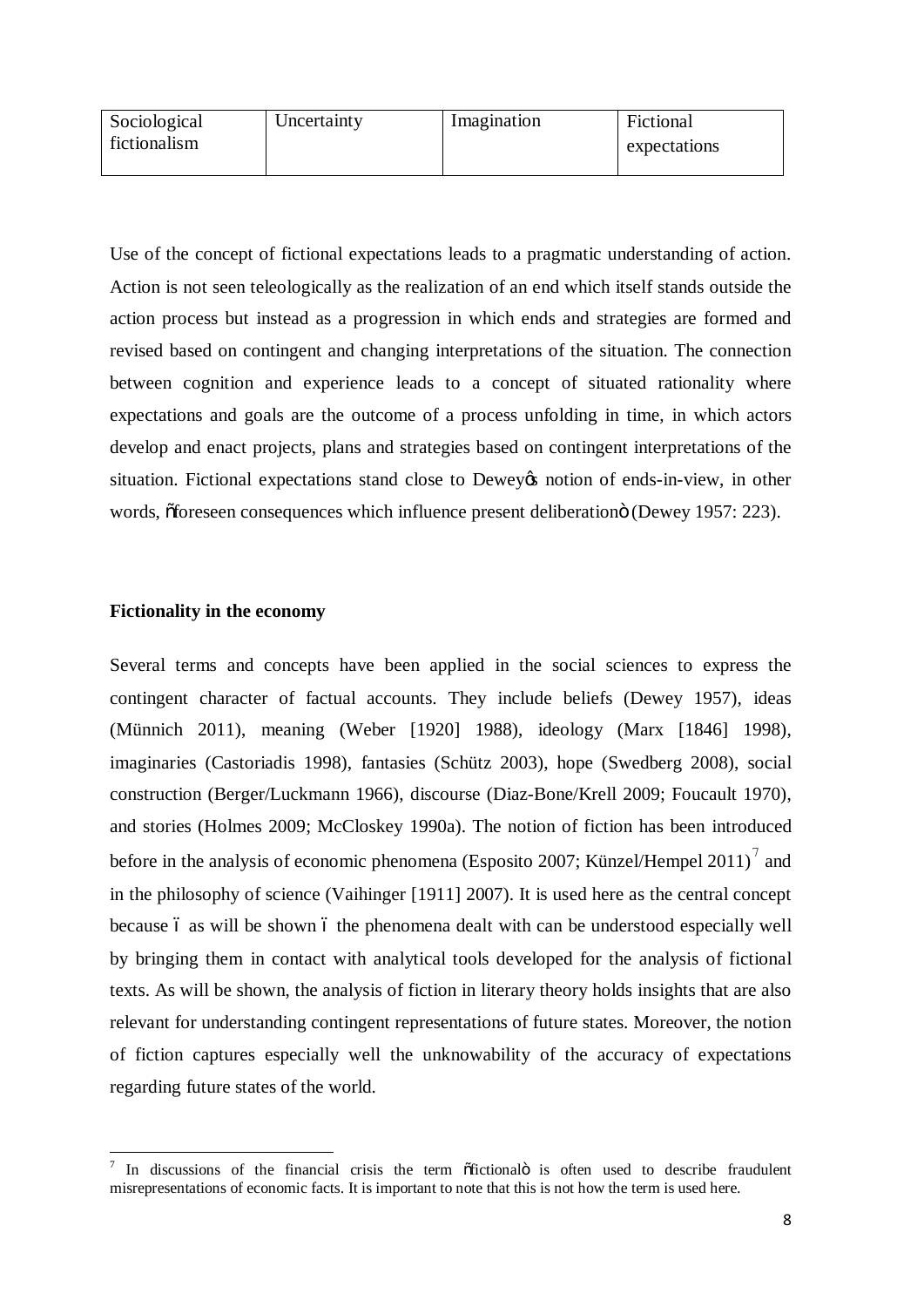Though the notion of fictionality stands at the core of the article, references are made as well to some of the other concepts mentioned above, especially the notions of imaginaries, fantasies, discourse, and stories. Though the argument put forward relates to the work of the authors mentioned above it is not possible within the bounds of this article to present a discussion on how their concepts relate to each other and to the notion of fictionality. I will also not discuss the extensive literature on imagination in the philosophy of mind (Friese 2001) and in cognitive psychology (Morris/Hampson 1983; Pylyshyn 2003; Roeckelein 2004). This must be left to later work. The main contribution of the article is to focus attention on the role of imaginaries of future states of the world as an important element in explaining present action.

#### *Fictional expectations*

To elucidate the usefulness of the notion of  $\tilde{\text{of}}$  increases it is necessary first to define it. Fiction as a term derives from the Latin  $\tilde{\sigma}$ fictio,  $\ddot{\sigma}$  which means  $\tilde{\sigma}$ forming, $\ddot{\sigma}$  from the verb  $\delta f$ ingere $\delta$  (to shape, to form, to make up) (Bunia 2009: 47; Vaihinger [1911] 2007: 129). According to literary theory, the main characteristic of fiction is not that it is not real 6 hence the mistaken opposition between fiction and reality 6 but that it creates a world of its own. Fiction  $\tilde{o}$ creates a space, in which one can in thought and imagination experience a different reality which can differ from real reality to any extent i (Bunia 2009: 47).

In this sense, John Searle (1975: 320) has characterized fiction as  $\tilde{\text{on}}$  on-serious. $\ddot{\text{o}}$  By this Searle does not mean that writing fiction is not a serious activity but that the author of fiction  $\tilde{\text{o}}$  isngt seriously committed to believing that the statements he makes are indeed true propositions about the world. In other words, the worlds created through fiction are based not on an empirically observable truth but on the author<sub><sup> $\alpha$ </sup> imaginings. This does not</sub> imply that there is no correspondence to reality. On the contrary, the assertions made in fictional texts achieve their credibility often because they could very well be true, because they are coherent, and because they are closely interwoven with elements that are indeed non-fictional.

My claim is that this characterization of fictional texts shows remarkable parallels to the representations of the future that *economic actors* develop in situations characterized by uncertainty. Because of the openness of the future such depictions must also be ononseriousö in the sense that they refer to non-observable states that may or may not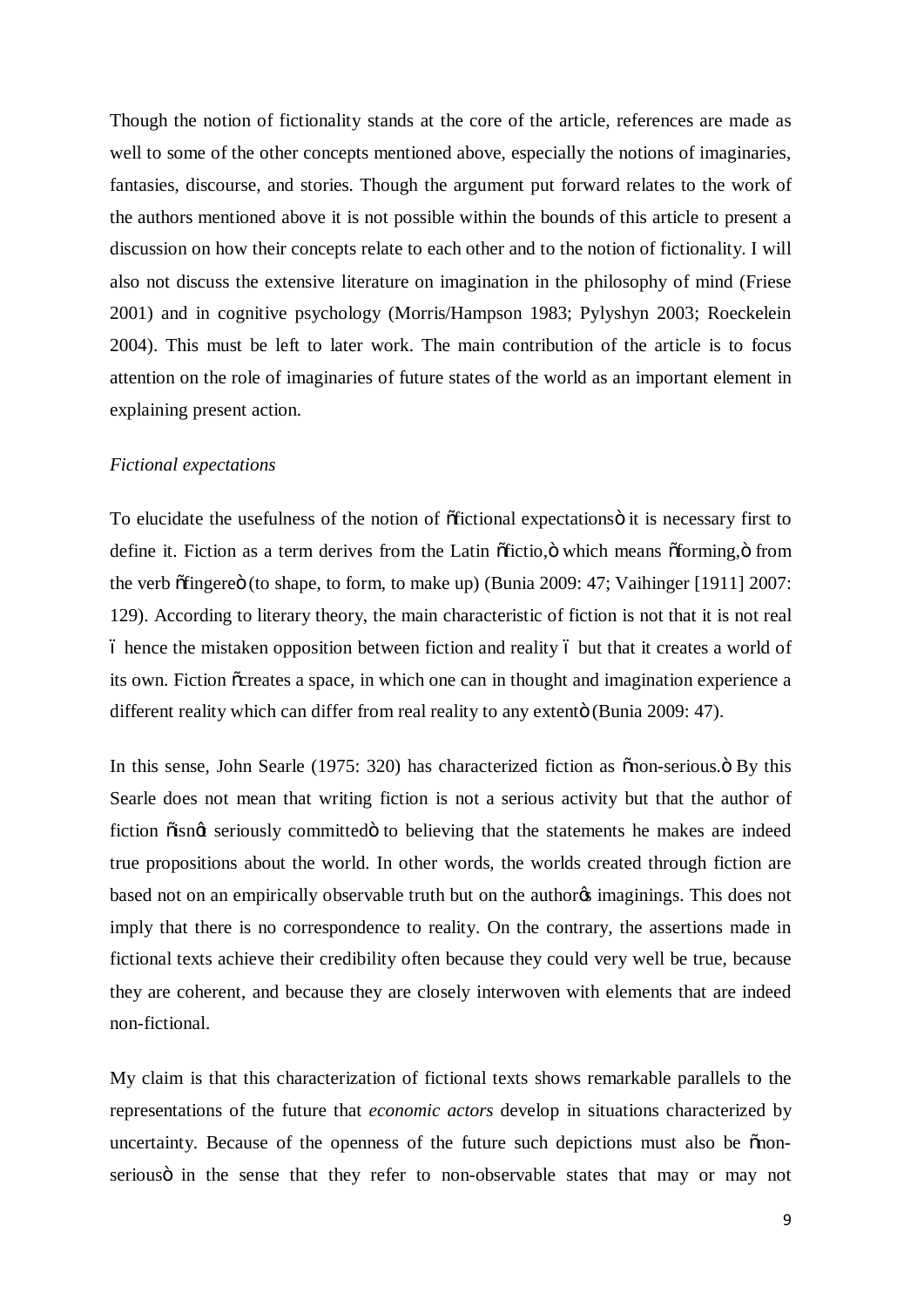materialize. At the same time, it is clear that the assessment of the situation and possible future development is not out of touch with reality but tries to take into account present empirical information and must appear coherent to create a convincing  $\tilde{\text{c}}$ story $\ddot{\text{o}}$  of the future development of the phenomena at stake.

### *Sources of credibility*

One question prominently debated in literary theory, but also relevant for the formation of expectations under conditions of uncertainty in economic contexts, concerns fictionos sources of credibility. If we know that the facts presented as true are in fact non observable, why are fictional texts not simply disregarded as uninteresting or even as lies? Why is the reader or the holder of expectations willing to assume an attitude described by the British Romantic poet Samuel Taylor Coleridge as  $\delta$ the willing suspension of disbelief $\delta$ (Coleridge 1817)?

Searle argues that the willingness to suspend disbelief is based on specific rules applied in the writing and reception of fictional texts but not in the writing and reception of nonfictional texts. What makes fiction possible  $\tilde{o}$  is a set of extralinguistic, nonsemantic conventions i [that] enable the speaker to use words with their literal meanings without undertaking the commitments that are normally required by those meanings o (Searle 1975: 326). The author of fiction is  $\tilde{p}$  opretending to make an assertion  $\tilde{p}$  are acting as if she were making an assertiono (ibid.: 324). Pretending here does not mean that the author intends to deceive the reader, but rather that she *pretends* in the sense of acting  $\tilde{\text{o}}$  as if  $\ddot{\text{o}}$ . The conventions are shared by readers who are willing to go along with the pretended assertions made by the author. Searle summarizes his analysis of the characteristics of fiction in the definition:  $\delta A$  fictional story is a pretended representation of a state of affairsö (ibid.: 328).

To what extent can this assessment of the foundations of credibility of fictional texts be applied to the analysis of expectations under conditions of uncertainty in the economy? One important *difference* is undoubtedly that in economic decision-making actors scrutinize expectations not just with regard to their inherent convincingness as narratives, but with regard to their practical credibility. This refers to a distinction introduced by Alfred Schütz (2003: 148) between omere fantasies, o with regard to which there is no intention of putting them into practice, and õdesign fantasiesö (Entwurfsphantasien), in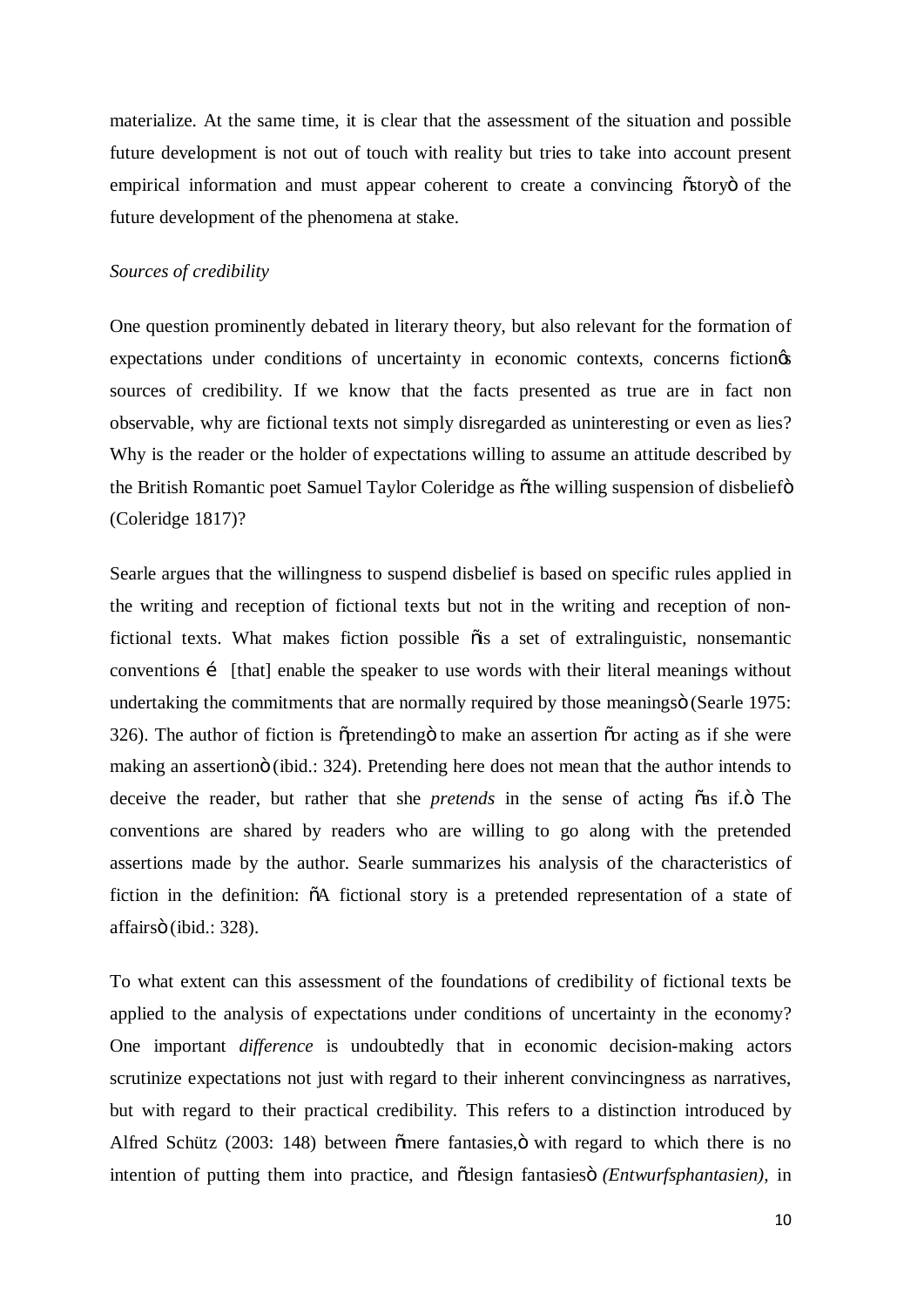respect of which there are plans to materialize them.<sup>8</sup> However, common to both literary fiction and expectations under conditions of uncertainty is that they have a  $\ddot{\text{o}}$ broken relationship to reality o (Burgdorf 2011: 110). In the case of literary fiction this is due to a *deliberate* abandonment of limiting the narration to observable facts. In the case of expectations under conditions of uncertainty it is because a reality in the future *cannot* be known in the present.

This difference *in the way* the relationship to reality is broken has consequences for *why* actors commit themselves to the literary text or to the fictional expectation: In literary texts, conventions make readers to suspend disbelief; readers who would ask the author for proof of her assertions would clearly violate these conventions. In the case of expectations regarding an uncertain future, disbelief is suspended because the construction appears plausible enough that it could become true (Esposito 2007: 13). Actors scrutinize the fictional expectations with available facts and need to be convinced that the states predicted will become the  $\delta$ future present $\ddot{\sigma}$  (Koselleck 1988), in order to suspend disbelief. This is a discursive process in which belief remains ever fragile because the images can be contested and the actual future development remains open. Fiction in economic contexts is therefore vulnerable to contradictory experiences in the real world and at least potentially open to adaptation (Barbalet 2010: 6; Joas 1996; Putnam 2006: 282; Whitford 2002: 339). Actors do consider the fictional expectation as if it were true, but only conditionally:  $\delta$ The rationality badge of the As If is by definition only for the present, subject to further reevaluation (Riles 2010: 9). By contrast, a novel will not be rewritten because it turns out that it does not stand the test of reality.

Since in both instances actors have to come to terms with a broken relationship to reality, Searlegs analysis of literary fiction entails aspects that also apply to fictional expectations, despite the differences in the sources of belief just brought up: Given fundamental uncertainty, the expectations substituting for the unachievable calculation-based anticipation of future states are not based on observable facts but on contingent assumptions about future developments that unavoidably can only opretendo to describe a

<sup>&</sup>lt;sup>8</sup> Because of this, literary texts wear their fictionality on their sleeve, while non-literary fictions hide it. As Wolfgang Iser (1993: 12-13) emphasizes:  $\delta$ In the self-disclosure of its fictionality, an important feature of the fictional text comes to the fore: it turns the whole of the world organized in the text into an -as-ifø construction.<sub>ö</sub>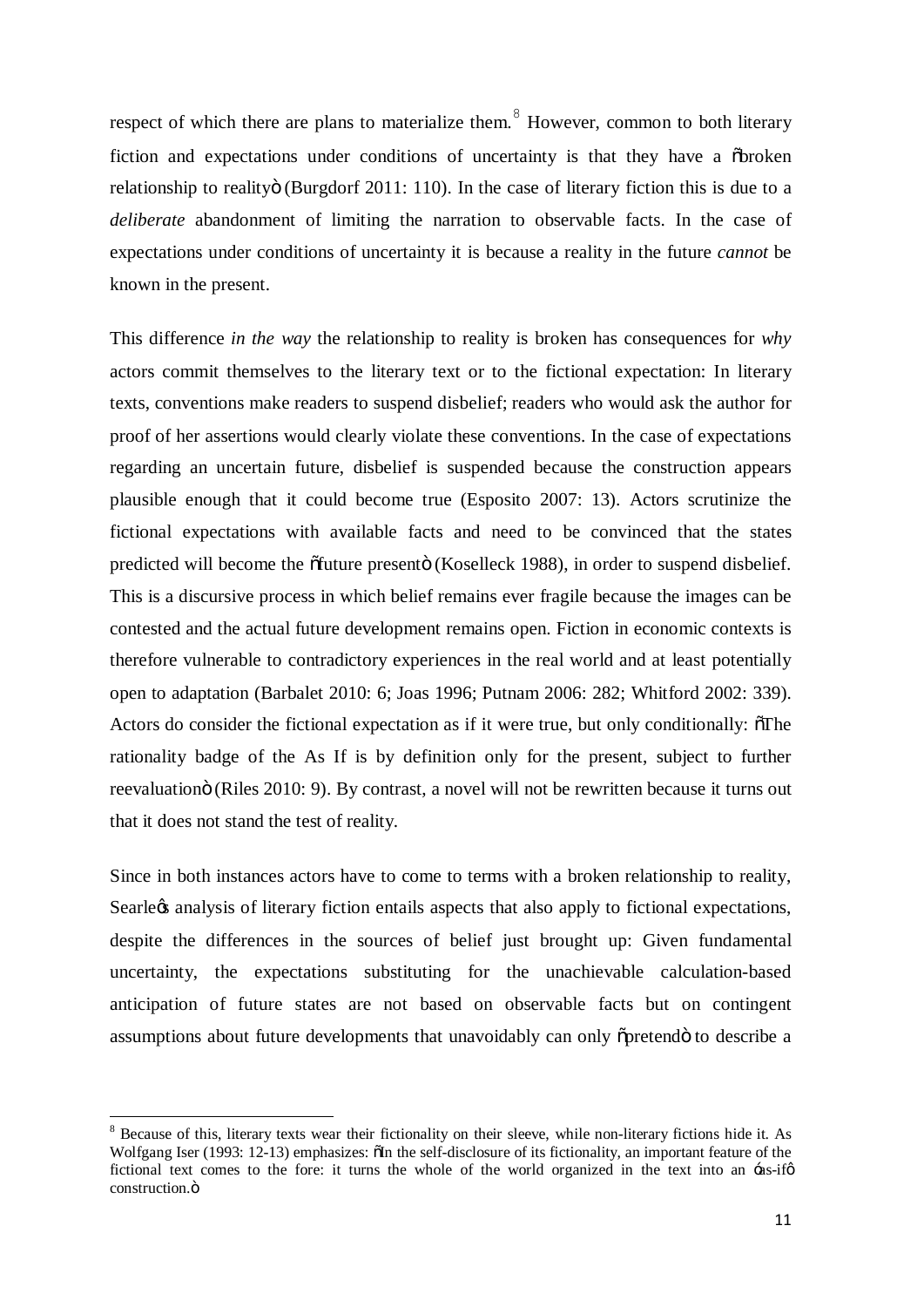future reality and must suggest decisions based on nothing else but õas ifö assumptions about the future.

Fictional expectations represent future events *as if* they were true, making actors capable of acting purposefully with reference to an uncertain future, even though this future is indeed unknown, unpredictable and therefore only *pretended* in the fictional expectations. <sup>9</sup> Thus the fictional expectations are  $\delta$  placeholders $\ddot{\text{o}}$  (Riles 2010) in the decision-making process through which the unknowability of future states of the world and courses of events are *overlooked* for the moment. By analogy with the definition of fictional texts provided by John Searle I argue that expectations are, under conditions of uncertainty,  $\ddot{\text{optended}}$ representations of a future state of affairs. $\ddot{o}$  Only by being overlooked does uncertainty not lead to paralysis or randomness. Actions are based on committing to a belief in the materialization of a certain future state, and the pretention that the fictional depictions were indeed true representations of the future.

#### *Fictional expectations as stories*

The parallels between literary fictions and fictional expectations in the economy extend to the form these expectations take. One type of fictional expectation is point predictions of a future state. An example would be the prediction of an economic forecast institute, claiming, for instance, that next year the inflation rate in the United States will be 2.4 percent.<sup>10</sup> More often, however, fictional expectations take narrative form. Underlying the imagination of a certain future state is a story of how the present will be transformed through several causally linked steps into the depicted future state. Such narratives can be stories but also theories.

<sup>&</sup>lt;sup>9</sup> Fictionality, moreover, allows the attribution of qualities to goods that exist only as imaginaries. This is of crucial importance in understanding the sources of consumer demand, especially in economies which are saturated in functional terms. Examples of where this aspect of imaginaries can be studied particularly well are the valuation of antiques, art, wine, and so on. This aspect of fictionality is not discussed in this article. See, however, Beckert (2011).

 $10$  With hindsight, such point predictions mostly turn out to be wrong. However, based on the theoretical considerations developed here it would be a categorical mistake to mock such forecasts for being wrong. They are *necessarily wrong* because the future cannot be foreseen. The much more interesting perspective is to analyze the functions of such forecasts (and other forms of fictional expectations) for structuring action in the present.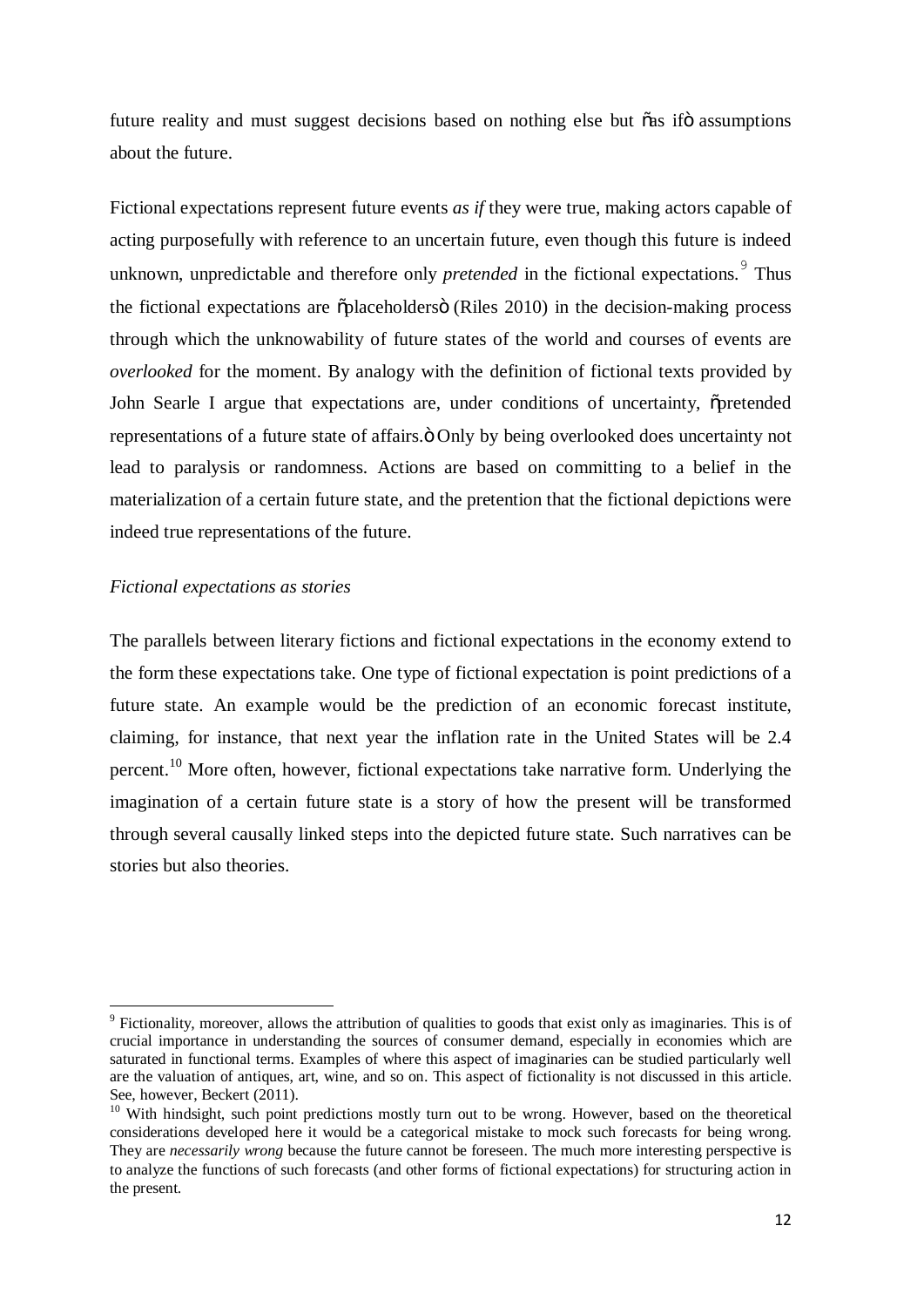It is through their narrative structure that imaginings of future states become determinate (Iser 1993).<sup>11</sup> Stories provide causal links that show how the gap between the present state of the world and the predicted future state is actually closed, thus providing plausible reasons why one should expect the depicted outcome. By bringing the narrative structure to the fore, the concept of fictional expectations connects to work on the role of stories and discourses in the social sciences. Stories have become a topic in economic sociology (Diaz-Bone/Krell 2009; Mützel 2010; White 1992), economics (Akerlof/Shiller 2009; McCloskey 1990a), organization studies (Brown et al. 2005; Czarniawska 1997), economic anthropology (Holmes 2009), and political science (Salmon 2007).<sup>12</sup>

To show how fictional expectations enter economic decision making through narratives I introduce examples which deal with the emergence of business strategies, the formation of expectations on financial markets and the structuring of expectations through economic theory. These examples illustrate how stories are used to establish the credibility of fictional expectations or to contest them.

*Business strategies.* Strategies are guideposts for decision-making that are produced under conditions of the unknowability of the future; in other words, conditions of uncertainty. Business strategies cannot be understood as a rational calculation of an optimal choice because the contexts of action are themselves constituted by the actors  $\phi$  interpretation of the situation. It is through the  $\ddot{o}$  articulation of stories about possible developments $\ddot{o}$ (Sabel/Zeitlin 1997: 15) that business strategies are developed.

One example of this is provided by Sophie Mützel (2010) in a study investigating the process of strategy formation at biotechnology firms aiming to develop genetically engineered medication for breast cancer. This is a highly uncertain environment in which the success of firms *o* research strategies cannot be foreseen and hopes of successful product development are often disappointed. Actorsø expectations take the form of narratives, which are communicated in the market field. Such narratives consist of stories of how the goal of development of a certain medical therapy can be pursued successfully. The fictional depictions are signals to competitors, informing them of the beliefs of other

 $\overline{a}$ 

 $11$  As Volkmann (2001: 15) elaborates with reference to Wolfgang Iser, the act of fictionalizing converts the diffuseness of the imaginary into a gestalt. Fictionalizing oprovides the imaginary with a determinacy that it would otherwise not possessö (ibid.).<br><sup>12</sup> Research on narrative representations is also important in historiography (Anderson 1983). Since this

research refers to the past it is not considered here. Our interest here lies in stories used to depict *future* events imaginatively.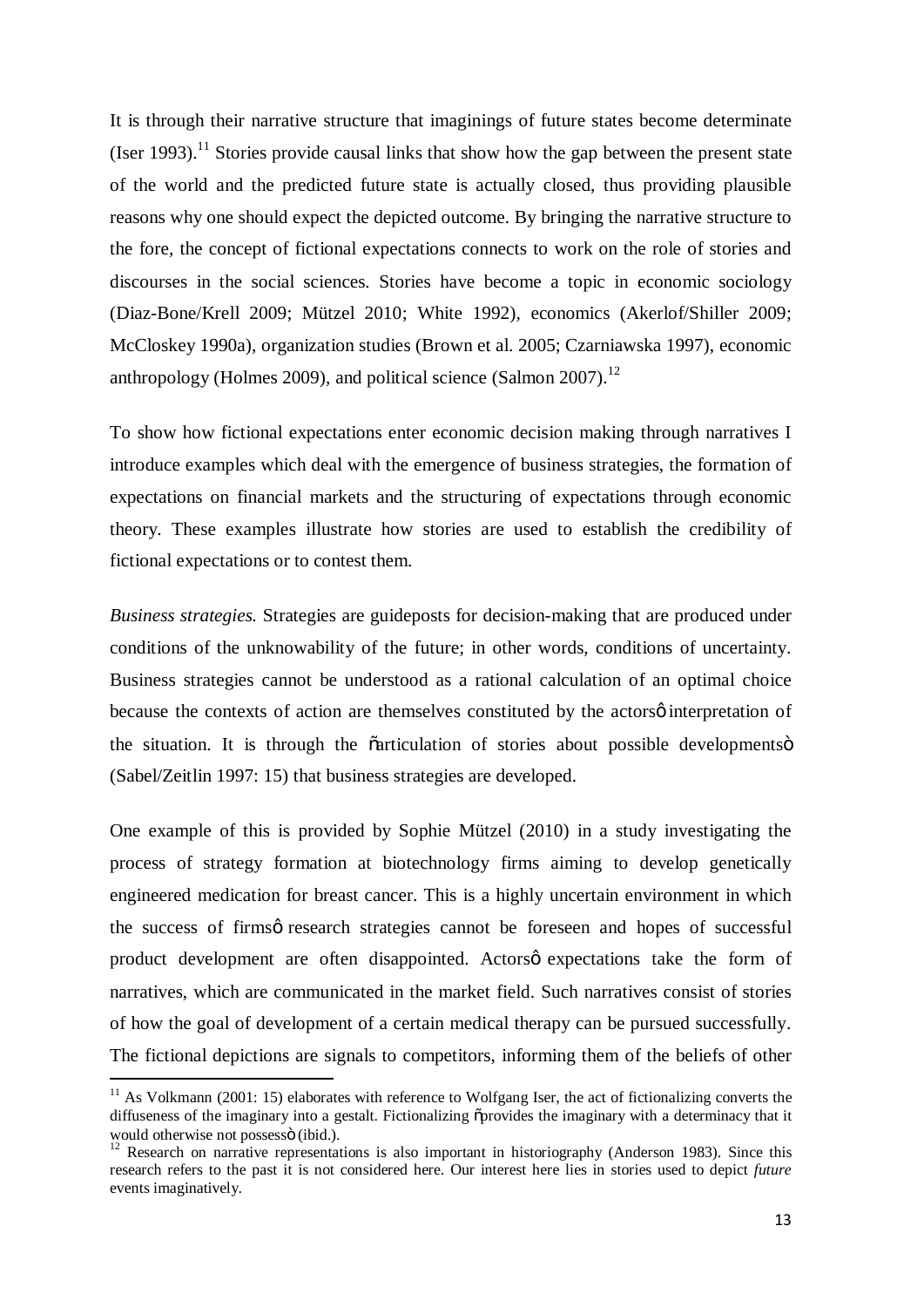players with regard to promising strategies. The stories establish reciprocal perspectives on the position of each firm within the market field and "thereby have stabilizing effects within the network structure i (Mützel 2010: 93). The narratives have the further consequence of generating expectations in the financial community. They serve as a basis for investment decisions and can thus contribute to raising share prices by influencing investors o expectations positively, or 6 in case of disappointing stories regarding the outlook for a firm  $\alpha$  strategy 6 to their decline.

*Financial markets*. Financial markets are especially susceptible to the emergence of stories about future developments, as can be seen from the dotcom euphoria, the enthusiasm for the biotechnology industry in the late 1990s, or the BRIC concept a few years later. The weight of stories in financial markets can be understood as a response to the high level of uncertainty prevailing in these markets. This uncertainty has its chief cause in the selfreferentiality (Orléan 2005; Shiller 2000; Soros 1998) of financial markets. In their calculative efforts, financial investors must anticipate the expectations of other investors in the market with regard to the development of market opinion (Keynes [1936] 1964). The expectations of market actors regarding the strategies of others *can* follow convention (Orléan 2008; Keynes [1937] 1973: 114), mirror peer pressure ensuing from the style of discourse (Hellwig 2008: 161), or reflect imaginaries (Kraemer 2010). Market-influencing stories stem from powerful investors, bank analysts, economists, or central banks and highranking treasury officials. These actors shape expectations through their accounts of the current economic situation and its future development. Their narratives serve as  $\ddot{\text{o}}$ analytical bridges to the near futureö (Holmes 2009: 386). $^{13}$ 

An example of this is provided by Stephen Nelson and Peter Katzenstein (2010) who show, based on research by Douglas Holmes (2009), the role that central banks play in managing the expectations of investors by  $\tilde{o}$  talking to the markets through public statements and carefully worded interviews:

Prices become anchored in the expectations of market participants who take these allegories seriously and adjust their practices and expectations in Together with open

<sup>&</sup>lt;sup>13</sup> That expectations under conditions of uncertainty are fictions also finds confirmation in the status of the ratings of rating agencies. After ratings had proved to be wrong in the financial crisis of 2008, rating agencies stressed in their defense that their ratings are nothing but oppinions. O While this was an excuse to avoid legal liability, it also confirms the argument developed here: assessments of the future in highly complex conditions are no more than opretensions. $\ddot{o}$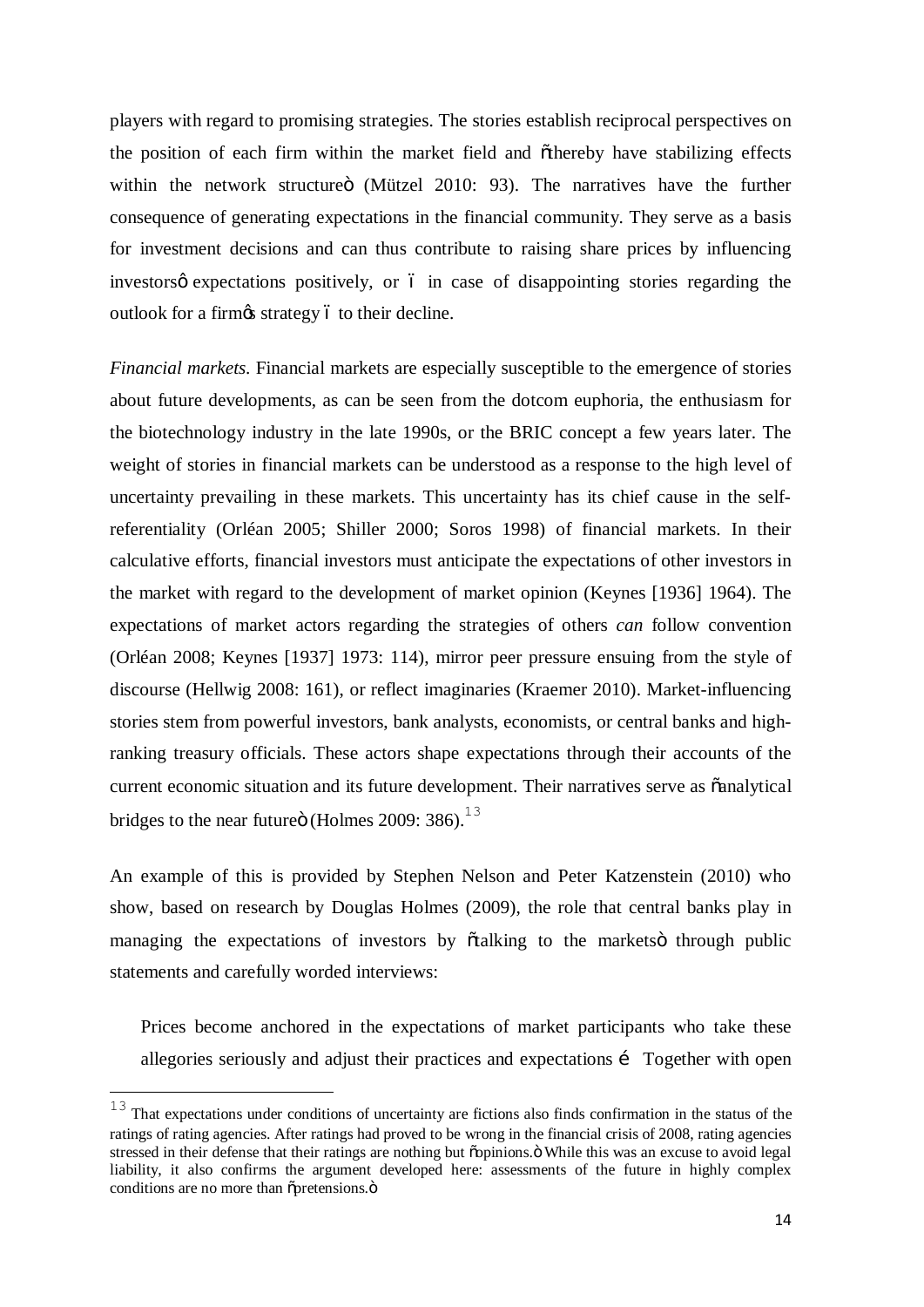market operations, the economic narratives of central banks thus become the second main determinant for price developments. Put differently, uncertainty is being reduced by discursive practices that rely on strategic rhetorical action with essentially pedagogical aims. (Nelson/Katzenstein 2010: 31f.)

Stories influence the confidence of investors that markets will develop in a certain direction and thereby influence investment decisions. This connection between stories and confidence levels has also been depicted by behavioral economists:  $\tilde{o}$ High confidence tends to be associated with inspirational stories, stories about new business initiatives, tales of how others are getting richo (Akerlof/Shiller 2009: 55). Investment strategies are loaded, for instance, with a  $\tilde{q}$  ogrowth story $\ddot{o}$  which entails elements of prophecy. The stories circulating move markets by influencing demand and prices:  $\tilde{\alpha}$ Stories impart meaning, which is to say worthö (McCloskey 1990b: 68). Stories, however, not only create worth, but can also destroy it: the  $\tilde{o}$ Asian crisis $\tilde{o}$  in 1997 started out as a  $\tilde{o}$ Thai crisis. $\tilde{o}$  Investors took the crisis in Thailand as evidence of potential difficulties in other Asian countries (Hellwig 1998: 715). This opinion formed in the financial markets despite very different economic fundamentals in these countries. By withdrawing funds also from countries such as Korea, investors created the difficulties that were predicted by the story.

Fictional expectations provide justifications for investment decisions whose success is uncertain.<sup>14</sup> The expectation, for example, that gold will rise to 2,400 dollars, put forward by commodities investor Jim Rogers in November 2011 (see Gold News 2011), together with justifications of why this will be the case, is a story tranquilizing intentionally rational investors with regard to their investments in the precious metal.

This is, however, also an example were fictional expectations may influence the events they predict. Rogers can foresee future prices in the commodity markets as little as anybody else, but his story *may* nevertheless shape expectations of other investors and thereby motivate investment decisions. This hints at the performative role (Callon 1998; MacKenzie/Millo 2003) of fictional expectations. By exercising influence on decisions, stories can become self-fulfilling prophecies, *causing* the success of the investment

 $\overline{a}$ 

 $14$  The influence of fictional depictions of future states on investments is not limited to financial markets; it is a much wider phenomenon. It shows itself, for instance, in the bequest of wealth (Beckert 2008), the buying of life insurance (Zelizer 1979: 595f.), the purchase of lottery tickets (Beckert/Lutter 2009), or investments in education motivated by imaginaries of intergenerational upward mobility, supported by collective narratives such as the  $\tilde{o}$ American dream. $\ddot{o}$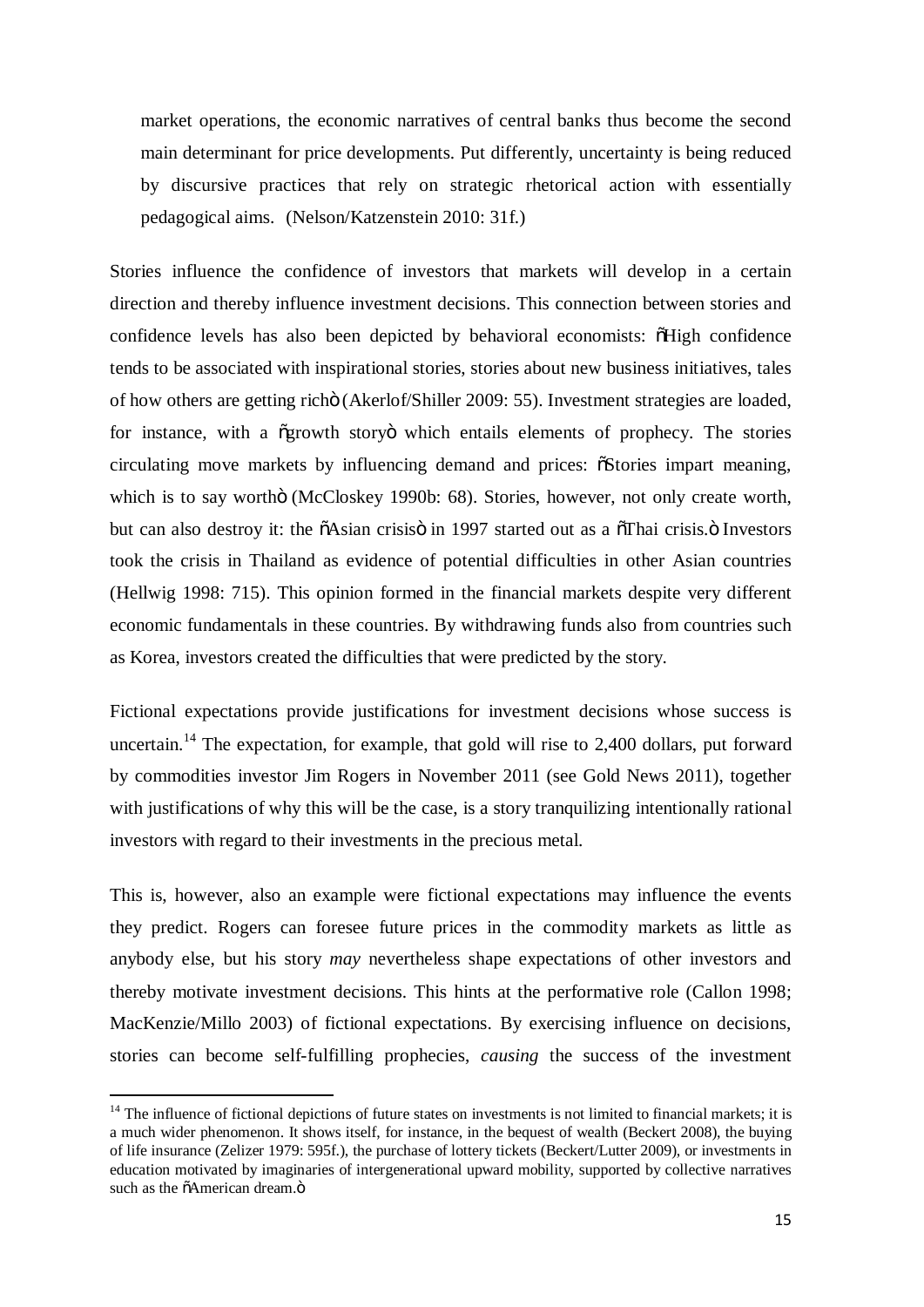anticipated in the fictional depiction (Esposito 2007: 112). The shared expectations create demand for the asset, leading to higher prices that were asserted first as a pretension. In this sense, stories create  $\tilde{o}$ the economy itself as a communicative field and as an empirical factö (Holmes 2009: 384). In hindsight, actors might interpret the outcome 6 for instance, that the gold price indeed climbs to  $2,400$  dollars 6 as confirmation of the accuracy of their  $\alpha$  calculation,  $\ddot{o}$  although the outcome is the result of the joint belief in a fictional expectation.

The performative effects of fictional expectations at the same time open up opportunities for actors to tell stories which do not represent the best of their knowledge but aim at the manipulation of expectations of others for personal gain.

Language and reasoning are not necessarily employed for the benefit of the institution for which one works; most importantly they serve the purposes of the speaker within the institution. For these purposes, it is important that one uses formulations that are effective 6 without necessarily being right. (Hellwig 1998: 721)

The possibility to influence expectations of others and at the same time gain from the decisions which are based on these expectations makes the assertion appear naïve that fictional expectations are reflecting the best of knowledge being available. Holmes (2009: 401) for instance assumes an experimental process in which stories are open to origion and modification as new data and new interpretative insights become availableö (Holmes 2009: 401). A more realistic scenario seems to be that stories can prevail despite known flaws and incoherencies due to powerful particularistic interests, organizational inertia, and group pressures.

*Economic theory*. Economic theories themselves can be seen as an influential form of storytelling in the economy (McCloskey 1985; 1990a). Economic theories provide accounts of cause of fect relations, about the effects of decisions on future development, and about the behavior of economic systems. Given the openness of the future and hence the fundamental uncertainty confronting decision makers in the economy, economic theories can also only be interpreted as fictional depictions of causal relationships and future developments. Only under the conditions specified in economic theory (full information, rationality, and so on) can expectations anchored in calculation indeed be understood as anticipations of future states. This, however, is hardly ever the case. If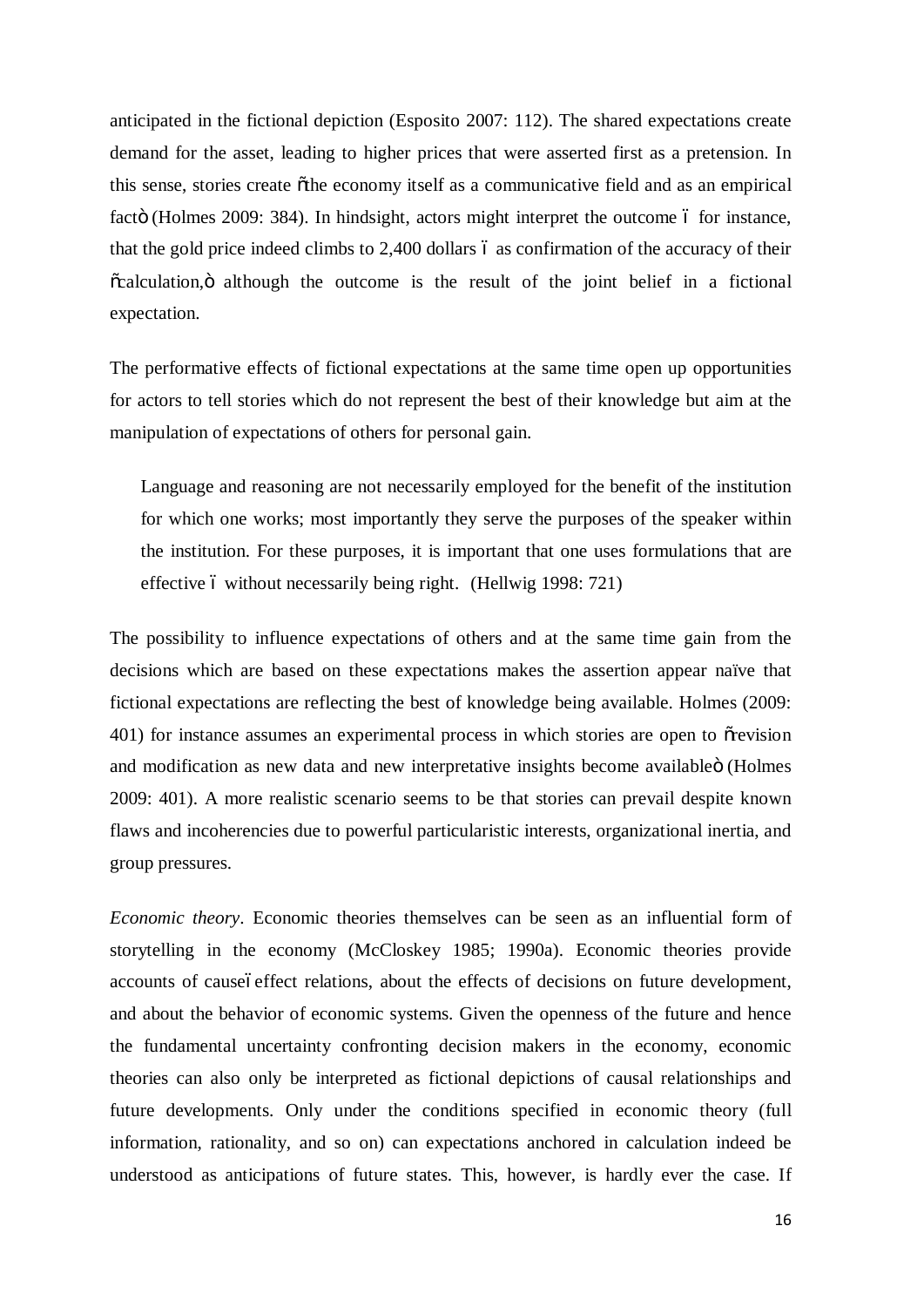rational expectations are assumed in situations with fundamental uncertainty, what is claimed to be orational expectations are indeed camouflaged original expectations. $\ddot{o}$ This camouflaging is important for the credibility of the theory.

Following Hans Vaihinger (Vaihinger [1911] 2007: XII), scientific categories and theories should be viewed as  $\tilde{o}$ consciously false assumptions in the sense that the objects characterized do not actually possess the characteristics ascribed to them but are treated *as if* they held these characteristics (ibid.: 163). These as-if assumptions of theories become relevant in decision-making because they are misread as true representations of the present situation and future development. Assuming the performative character of expectations, the expectations formulated in economic theory regarding the behavior of other actors (rationality) and of markets (equilibrium) themselves influence the development they explain and can become true in hindsight due to their influence on actors (Callon 1998; MacKenzie/Millo 2003).

An example of this is provided by Hirokazu Miyazaki (2003), who has argued in a study on arbitrage trading on the Tokyo stock exchange that this trading strategy is based on an underlying  $\delta$ faith $\ddot{\sigma}$  in the efficient-market hypothesis on the part of the traders. Arbitrage trading seeks to identify financial assets that are  $\tilde{\text{om}}$  is relative to their theoretical valueö (ibid.: 258). Rather than öbeing true, ö traders act as if the efficient-market hypothesis were true. The theory is akin to utopian thought, emphasizing a gap between reality and the ideal.<sup>15</sup> This provides a radically different perspective on rational expectations theory. Rather than prices being indeed efficient, it is the *belief* in their future change toward efficiency 6 created by the theory 6 which anchors trading strategies on financial markets.

 $\overline{a}$ 

<sup>&</sup>lt;sup>15</sup> See also Zbaracki (2004: 17) who shows, based on ethnographic work in a large industrial firm, that pricesetting practices make use of economic price theory. But rather than determining prices, the theory has influence because it is used to legitimate the position advocated by a group of managers in the negotiations.  $\delta$ Price theory may serve as a rational mytho used by actors to orient themselves in a complex situation.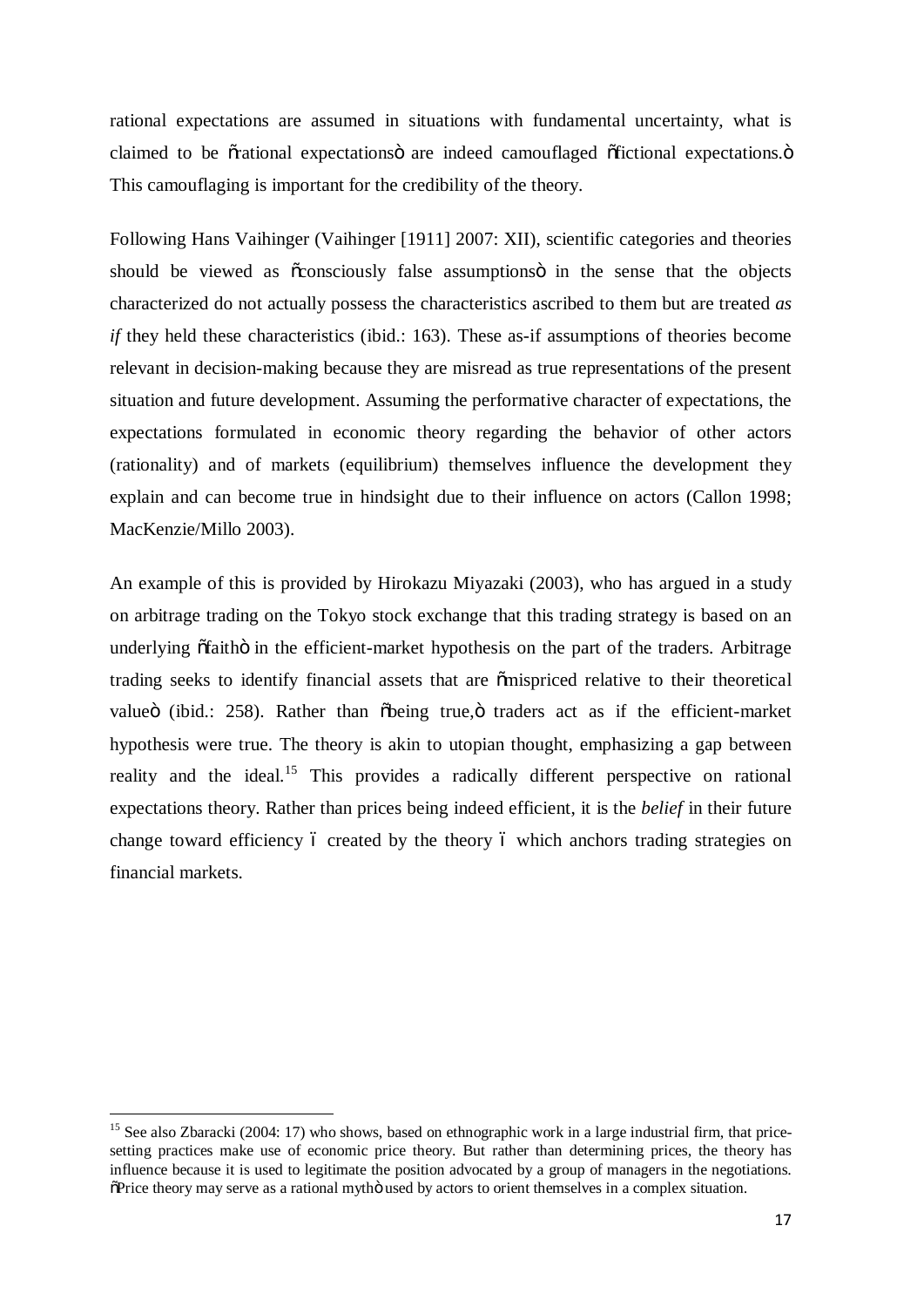#### **Fictional expectations and economic dynamics**

By not being bound to rational calculation, action has a much higher degree of freedom than is assumed by rational actor theory (Schütz 2003: 148f.). The images<sup>16</sup> of the future may be untamed speculations or, at the other extreme, pretend to be a determinate representation of a future state. They are not determined by the situation and are therefore also not predictable (Tappenbeck 1999: 89). Due to their limitlessness, non-literary fictions are of particular importance for understanding innovative processes and hence the dynamics of the economy (Bronk 2009).

The dynamics and growth of the capitalist economy chiefly take place through innovation (Baumol 2002; Schumpeter 1912). Through innovation, new factor combinations are introduced into the market which 6 if successful 6 satisfy previously unattended needs, create new needs or enhance efficiency in the production process. Hence it is through the investigation of innovative practices that one can understand the dynamics of the economy. In this process fictional expectations play a crucial role.

The importance of fictional expectations in innovation was already recognized by Joseph Schumpeter (1912). Schumpeter the analysis sets out from the observation that new combinations exist at the beginning only in the consciousness of the actor. While most actors are caught up in routines, some actors owith more acute intelligence and a more active imagination envisage countless new combinations o (ibid.: 163). As soon as the entrepreneur considers possible new combinations, he will  $\ddot{o}$  adapt his economic activities accordingly 6 (ibid.: 165). This has direct consequences for the economy because the entrepreneur will, based on the imaginary, change the value assessment of the goods offered in the market 6 in other words, change product demand. This leads to changes in relative prices.

Using the terminology introduced above, the entrepreneur opretends the existence of the imagined new combinations in the future and structures his present behavior on the basis of these pretensions. Schumpeter insists that innovation is incompatible with the calculative behavior assumed by economic theory because innovations cannot be rationally deduced

 $\overline{a}$ 

 $16$  Psychological theories (Beach/Mitchell 1987) distinguish between several mental  $\ddot{o}$ images $\ddot{o}$  through which knowledge is represented: The *self-image*, consisting of personal beliefs and values; the *trajectory-image*, depicting a desirable future; the *action-image*, portraying the sequences of actions needed to achieve the desirable future; and the *projected-image*, which depicts the anticipated results of the action.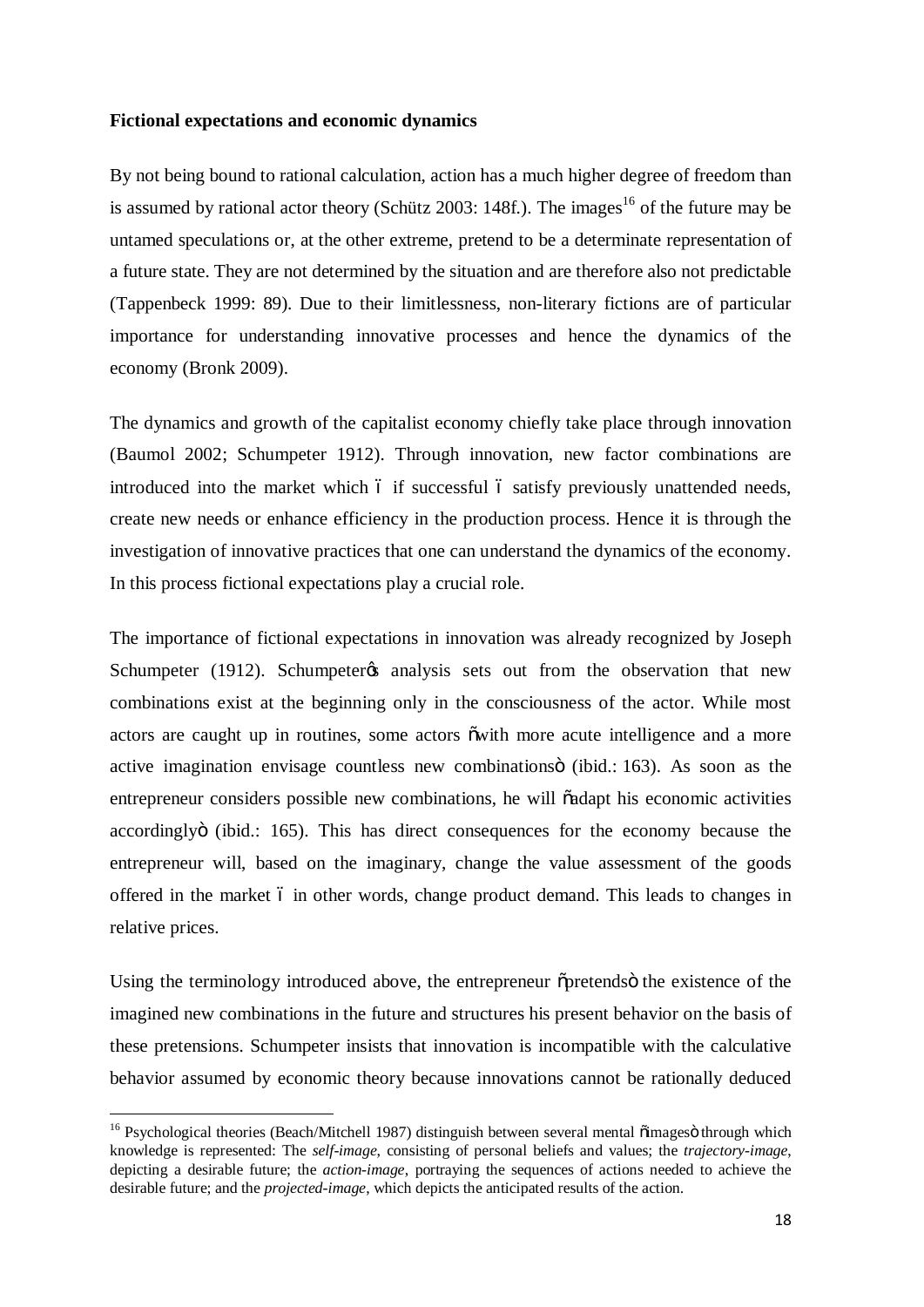from existing knowledge. Instead, the contingent imaginaries of actors motivate and guide the inherently incalculable activity.

The emphasis on imaginaries as a crucial component of innovative processes has been confirmed in many studies empirically investigating innovation. According to Harro van Lente and Arie Rip  $(1998: 222)$  innovation processes start with the  $\tilde{p}$  ovicing of promises  $\tilde{p}$ which show the way to collective projections of the future. The voicing of promises has the function not only of shaping a collective mind-set but also of protecting new ideas from disbelief so they can be cultivated. Hence, it is a utopian vision that stands at the outset, which shows a pretended future reality that comes into existence (or does not) as a result of the fictional expectation at the outset. Marita Sturken and Douglas Thomas (2004: 7) argue that technological vision is onot simply a means to characterize new technology, rather it serves both to define new technologies and to construct them. $\ddot{o}$  According to David Nye (2004), technological predictions are narratives about our desires for the future, rather than accurate reflections of technological capabilities.

Expressed in more abstract terms, imagination makes possible  $\tilde{\alpha}$ conceptual jumps which allow us to generate new hypotheses and see things differently i (Bronk 2009: 203). They allow actors to move beyond inherited thought-patterns and categories by bringing them into an as-if world in which given reality is surpassed and a different one considered (Bronk 2009: 201; Tappenbeck 1999: 53). The creative re-thinking of the parameters of a decision situation based on imaginaries makes it possible to reorganize links in a  $\delta$ new narrative texture o (Patalano 2003: 4). In this sense, the fictional can be  $\tilde{o}subversive$  of established orderö (Bronk 2009: 201). The indeterminacy of fictional expectations is also an indispensable basis for what David Stark (2009) has called the osense of dissonance o: Different fictional expectations can be operational at the same time. Entrepreneurship exploits the opportunities opened up by this indeterminacy in the interpretation of the situation.

On theoretical grounds the connection between imagination and innovativeness has been maintained in particular by the theories of economists working in the Keynesian and Austrian traditions and in the Carnegie School. The Keynesian economist George Shackle (1979), for instance, sees the uncertain basis of expectations as allowing for the freedom to create hitherto unexplored visions of the future. Choice is choice  $\tilde{o}$ amongst imagined experiences (Shackle 1964: 12). According to Buchanan and Vanberg ([1984] 2008),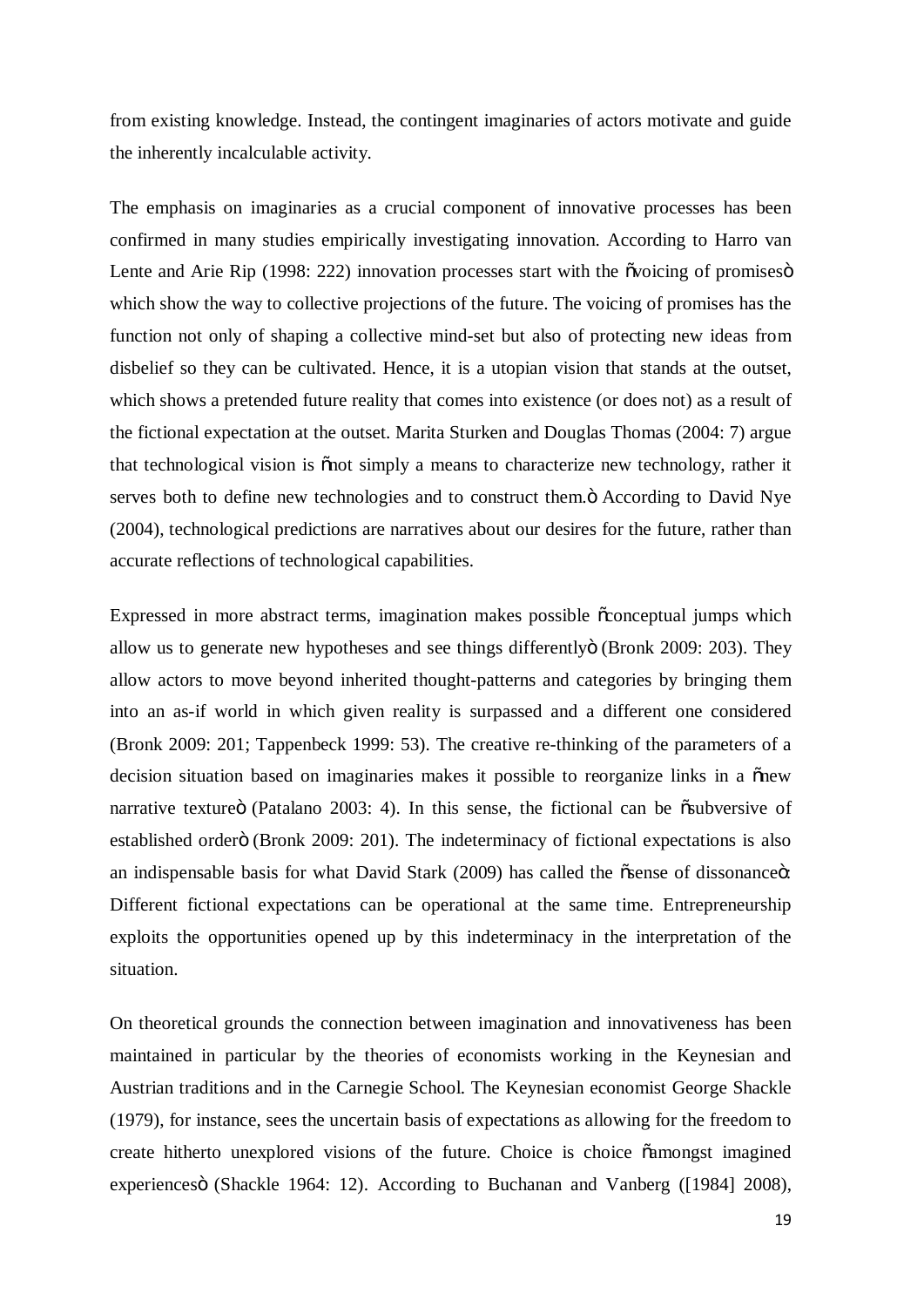choices of entrepreneurs are not between possibilities which are already  $\tilde{\text{out}}$  there, $\ddot{\text{o}}$  but  $\delta$ the reality of the future must be made by choices yet to be made, and this reality has no existence independent of these choices i (ibid.: 386). Hence, any knowledge of the future  $\tilde{c}$ can be a matter of speculation, but not of foreknowledge (ibid.: 385). In a market economy, this lack of foreknowledge is at the same time a source of innovativeness. Markets institutionalize the  $\tilde{c}$  creative-inventive-imaginative element in choice  $\ddot{c}$  (ibid.: 389). From an organizational perspective, James March sees fictionality as a non-rational decision device contributing to actors o willingness to engage in innovations:  $\delta$ Soothsayers create sheltered worlds of ignorance, ideology and faith. Within the shell that they provide, craziness is protected long enough to elaborate its challenge to orthodoxy (March 1995: 437).

# **Fictional expectations as a motivating force for action**

To become economically relevant, fictional expectations must influence action. Only by being a source of action is the *fiction-ability* of humans (Iser 1993) not simply an illusion but of practical significance. In rational actor theory, agents are assumed to have a natural propensity to maximize their utility. In sociological approaches emphasizing institutions or cultural frames, actors are motivated by an internalized desire to conform to social norms (Parsons 1951), fear of sanctions, or the urge to maintain a state they define as  $\tilde{\text{onormal}}$ (Garfinkel 1967).

The motivational source of  $\ddot{\text{o}}$  imagined experiences $\ddot{\text{o}}$  (Shackle 1964: 12) is different from these accounts. It is based on the inspiring force that images of the future can have for action in the present. Following the work of Albert Hirschman (1986) and George Shackle (1979) I consider this force to be largely emotional.<sup>17</sup> Through  $\tilde{o}$  imagination [an actor] can perceive an attainable state of thought and realize it as an attained satisfaction o (Shackle 1979: 47). The imagined outcomes of choices evoke emotions of an "enjoyment by anticipation (Shackle 1979: 45) that are instant rewards for the personal commitment to a particular action.<sup>18</sup>

<sup>&</sup>lt;sup>17</sup> For investigations in economic sociology on the role of emotions see Bandelj (2009), Barbalet (1998), Beckert (2006), Berezin (2005), DiMaggio (2002) and Pixley (2004).

 $^{18}$  This is also supported by findings from neuroscience which show that the brain regions activated when imagining pleasurable events are the same as the ones activated when actually experiencing these events (Costa et al. 2010; Speer et al. 2009).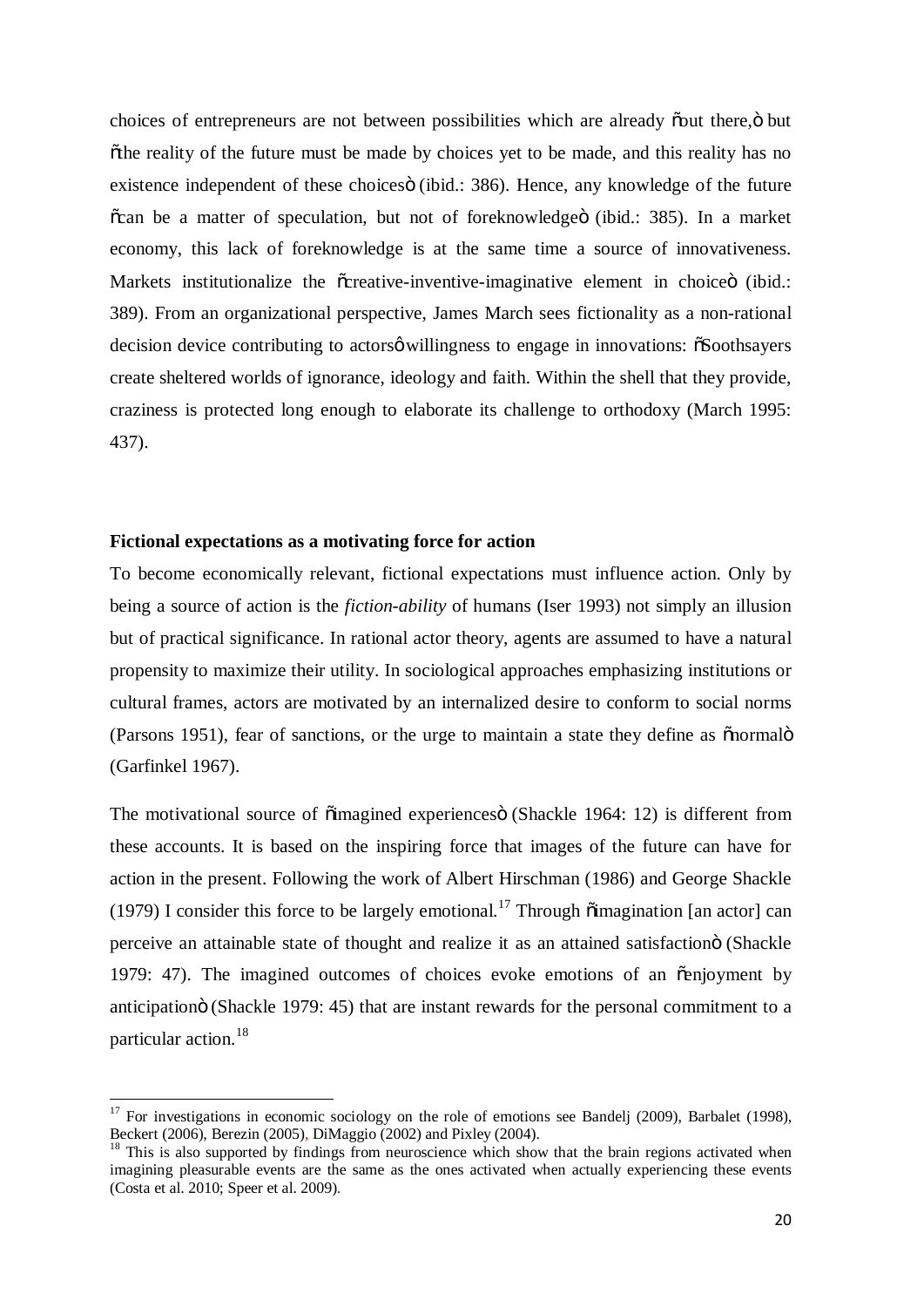Though the focus here is on action in the economy, it is worth recognizing that immediate rewards stemming from the commitment to a fictional expectation seem to be a motivating force also outside the realm of the economy. Albert Hirschman has investigated this idea in relation to political commitments and has shown the parallel with religious beliefs. Quoting Blaise Pascal, Hirschman argues that the ohope which Christians have of possessing an infinite good is mingled with real enjoyment,  $\begin{bmatrix} i \\ i \end{bmatrix}$  they hope for holiness, for freedom from injustice, and they have something of this (Pascal [1672] 1958: 145). Hirschman (1986: 150) then applies this idea to the understanding of political activities: the members of a group fighting for a revolutionary goal experience a sensation of the utopian state while they are engaged in the struggle, although they indeed live in the present under the most oppressive conditions. To experience this sensation, however, the actor must have committed himself to the struggle for the goal.<sup>19</sup>

The emotional basis of the motivating force of fictional expectations can be exemplified by a study by Geny Piotti (2009) investigating the decision-making processes of German firms outsourcing parts of their production to China. What motivated firms to go to China? Piotti shows from the interviews conducted with managers involved in these decisions that the choice was not so much rooted in economic calculation as motivated by a general euphoria with regard to investment in China created by the media and industry organizations, such as chambers of commerce. The depictions of the opportunities presented through narratives by firms already operating in China triggered overly optimistic assessments, motivating decisions which often led to losses. Some managers interviewed by Piotti compared the decision to outsource to China explicitly  $\tilde{\sigma}$  to the Gold Rush in Americaö (Piotti 2009: 23). Narratives of the great opportunities opening up in China, strong normative pressures in the field, and sentiments of euphoria were major ingredients in the decision to relocate.

Pleasurable sensations experienced by actors from anticipation help to explain their willingness to commit themselves to (uncertain) endeavors and to overcome environmental pressures towards conformity. The attachment to a fantasy converts the ambiguities of history into confirmations of belief and a willingness to persist in a course of action of (March 1995: 437). The entrepreneur contemplating the relocation of his firm to China

<sup>&</sup>lt;sup>19</sup> Again, there seems to be a parallel to fictional literature which can also produce õquasi emotionsö(Walton 1990: 37) in the reader who empathizes with the faith of the non-existing characters.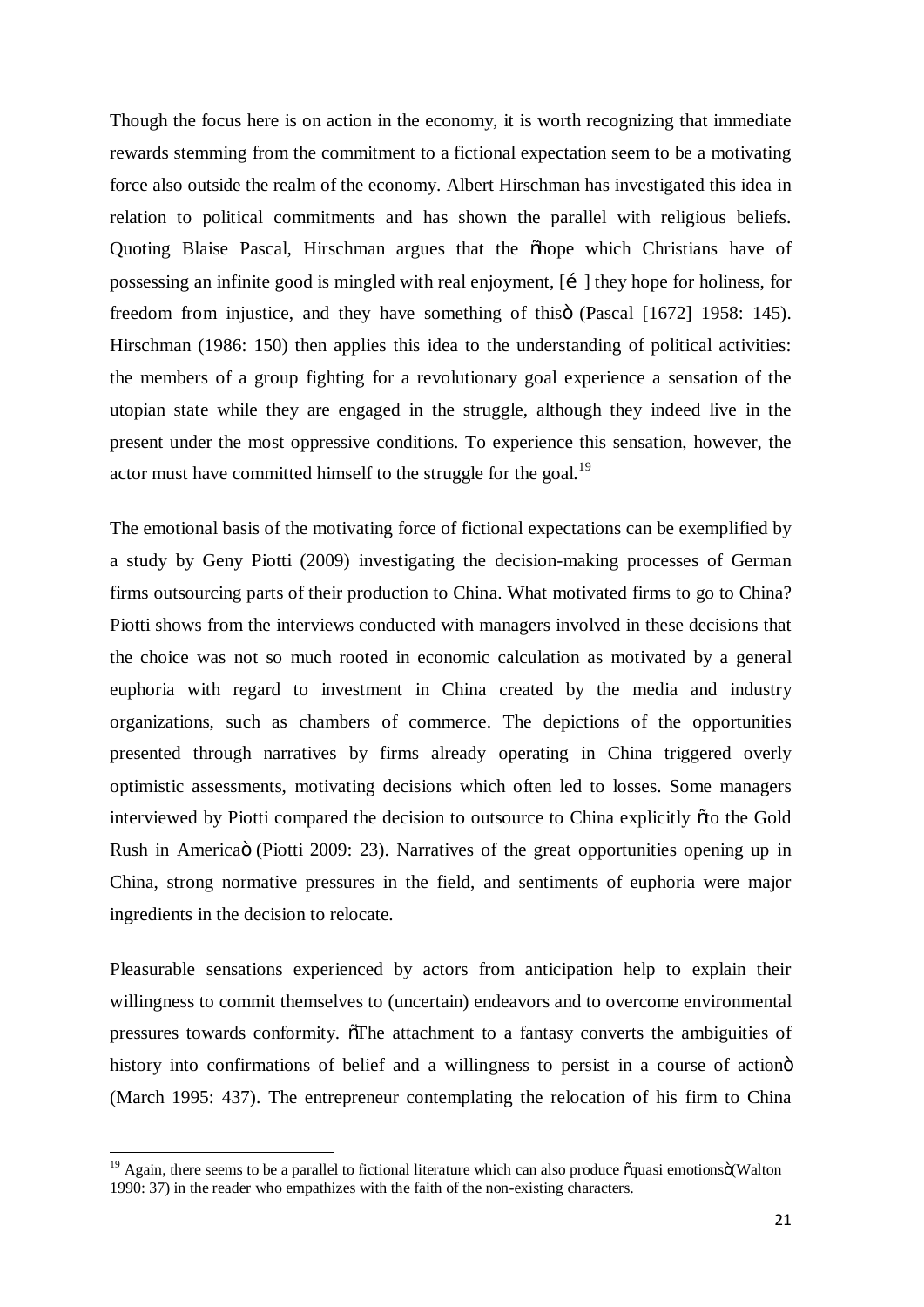already  $\tilde{\text{c}}$  enjoys the profits yet to be made. This is similar to the lottery player seeing himself already as the winner of the jackpot, experiencing some of the sensations he would experience when actually winning it (Beckert/Lutter 2009). In psychological terms,  $\delta$ highrisk behavior, like play and exploration in organizations that insist on rationality, may heighten the intensity of feelings, and may motivate a commitment to, for example, projects that are at the same time imagined with a substantial amount of disbelieform (Augier/Kreiner 2000: 678).

# **The role of calculation and social macrostructures**

So far, the concept of fictional expectations has been developed in juxtaposition to the concepts of calculation and social macrostructures as the two devices identified in economics and sociology as forming the basis of decision-making. To introduce the concept of fictional expectations, however, does not imply negation of the role of calculation and social macrostructures in decision-making processes. How do fictional expectations relate to them?

### *Calculation and fictional expectations*

Approaches stressing the role of imaginaries in economic decision-making emphasize that actors attempt to make decisions which increase their utility and therefore must combine imagination with reason (Bronk 2009; Buchanan/Vanberg [1984] 2008; Shackle 1961). Hence it would be a grave misunderstanding to see the introduction of the concept of fictional expectations as promoting a theory of naïveté. Creative moments solidify

into an action-guiding vision of a possible future  $i$  only if we judge them rationally as likely to be feasible and pertinent in the light of experience. Imagined futures and creative solutions often go way beyond what can be rationally deduced from today $\alpha$ facts and hypotheses; but these potential futures and creative solutions must be stresstested (so far as possible) by a rational and ethical audit, if they are not to lead us unnecessarily astray. (Bronk 2009: 206)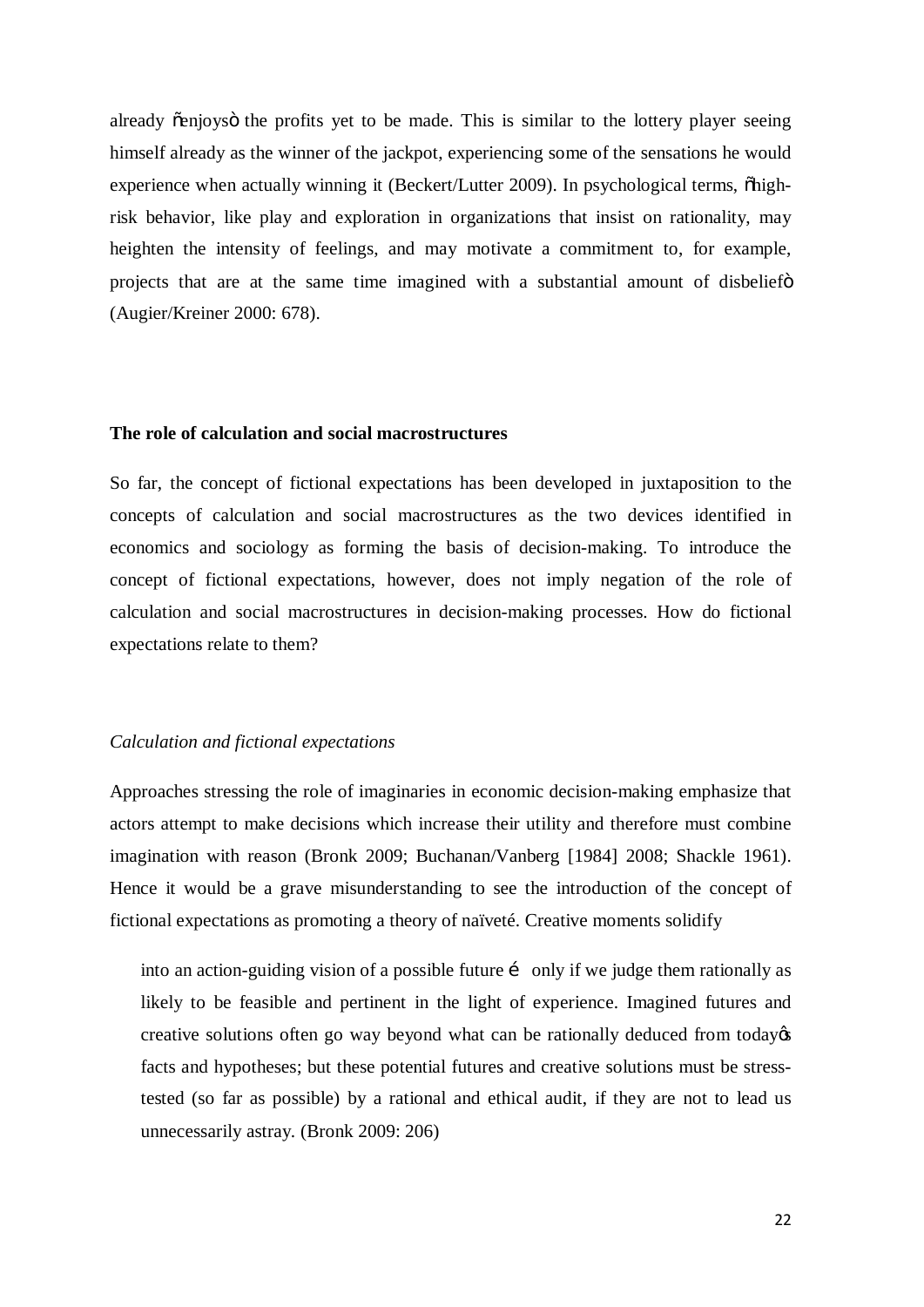George Shackle underlined that  $\ddot{\text{o}}$  imagination must be constrained to be congruous with what the decision-maker knows of things in general and of human nature o (Shackle 1961: 11). The oscillation between unbound imaginaries and calculation can be seen, for instance, in relationships involving trust: actors attempt to obtain information on the cooperation partner and interpret carefully the signals that are available regarding the person $\alpha$  trustworthiness (Bacharach/Gambetta 2001; Beckert 2005). Ultimately, however, the freedom of the trust-taker to defect cannot be eliminated and the decision to trust resembles a  $\tilde{o}$ leapo not justified by calculation, but based on faith and judgment, anchored in the *as-if* portrayal of the behavior of the trust-taker that he will honor the trust (Karpik 2010; Möllering 2006).

Investors also engage in meticulous calculative practices to find out about the likely prospects of an investment. However, the impossibility of including genuine novelty in such a calculation and the complexity of the decision situation keep the representation of future development always a fictional expectation. Rather than leading to the recognition of the optimal choice in an objective sense, calculative assessments of outcomes should – under conditions of fundamental uncertainty 6 be considered fictions themselves (Dobbin 2001); because it *appears* rational, calculation as a form of storytelling provides legitimated justifications for decisions *despite* the incalculability of outcomes. Hence, calculations in situations characterized by fundamental uncertainty have an entirely different role than the one assumed by the actors themselves: they are not instruments which make it possible to anticipate the future, but tranquilizers against the paralyzing effects of having to act in unpredictable environments. Calculation helps in *overlooking* the profound uncertainty entailed in decisions, by increasing commitment to what remain fictional expectations.

# *Macrostructures and fictional expectations*

*Social macrostructures* 6 that is, institutions, networks, and cultural frameworks 6 are connected in several ways to the emergence and stability of fictional expectations:

*Institutional structures and networks* can reduce uncertainty in the action situation and thereby support specific fictions. The imagination that the trust conferred in a business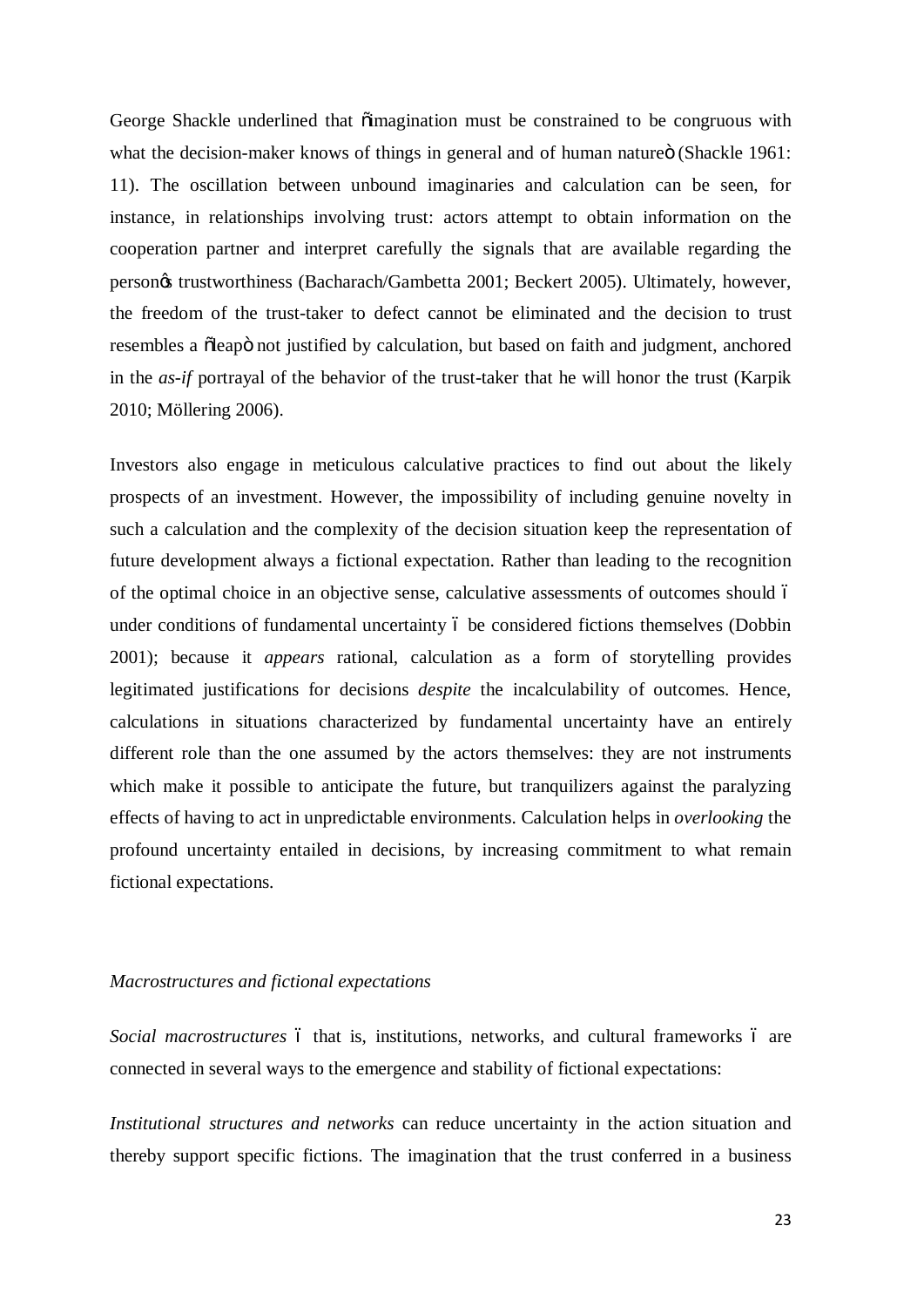partner will not be exploited is facilitated by social networks (Granovetter 2005) and an effective legal system (Coleman 1990). Likewise, entrepreneurial ideas depend õto a significant degree on the institutional framework in which innovators operate; and the ability of new ideas to take root likewise depends on the institutional environmentö (Bronk 2009: 299). The channeling of contingencies through rules and social networks does not imply a deterministic force on the part of these rules with regard to the imaginaries: the creativity of actors exercised in the imagining of future states of the world remains and actors must also always reckon with opportunistic behavior. However, a situation structured by rules and networks is less open than one without such social macrostructures.

*Cultural frames* shape the direction of fictional expectations. This is an important aspect for the sociological understanding of the conditions under which imaginaries become  $\tilde{\text{os}}$ uccessfulo in the sense that they become shared by larger social groups. Studies on innovation show that the proliferation of technological visions 6 that is, their influence on investors 6 often depends on their connections to normative ideas of a  $\ddot{o}$  better society. $\ddot{o}$ Examples of this include investments in renewable energies or in the housing market which are anchored in a cultural discourse of utopian visions for society (Sturken/Thomas 2004). Another example is culturally rooted expectations of economic accomplishment. Innovation as a form of deviant behavior is also anchored in the normative structure of modern capitalist societies, which value inner-worldly transcendence through industriousness and success-seeking by risk taking (Merton 1957), and thereby encourage deviant imaginaries and the associated actions. The cultural frame is a powerful ingredient in imaginaries of a life in which these cultural expectations are fulfilled. The imaginaries take on concrete forms as depictions of a life in wealth through  $\tilde{c}$  creative destruction. $\ddot{o}$ Hence, including fictional expectations in a theory of economic decision-making does not deny the relevance of social structures. Seen from the perspective of the actor these macrostructures are typifications that guide imaginaries in culturally and institutionally rooted ways. To understand how exactly fictional expectations are connected to cultural frames and the more general question of what makes imaginaries  $\tilde{o}$ successful $\tilde{o}$  are among the most pertinent research questions for the further development of the line of reasoning introduced here.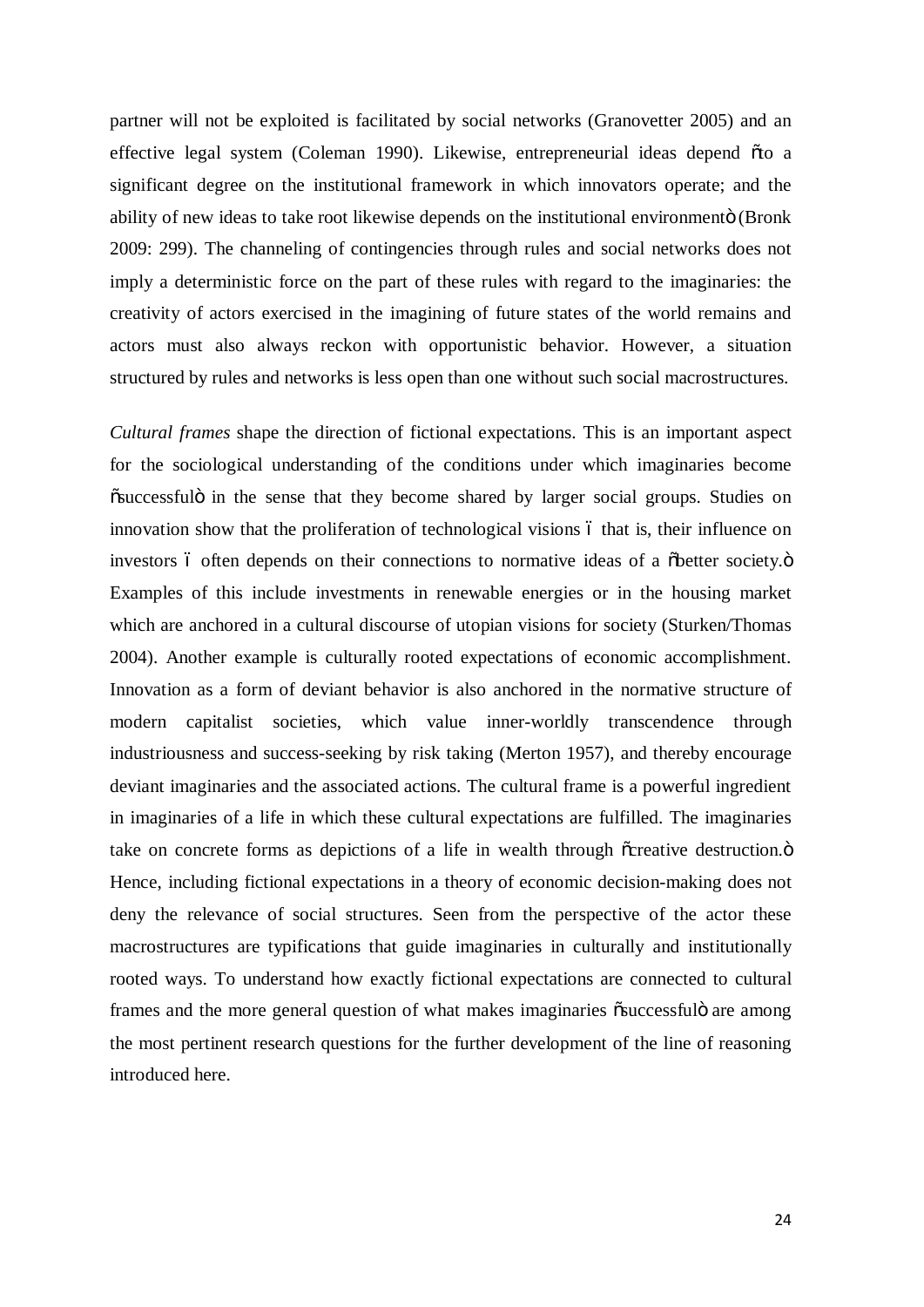# **Conclusion**

This article sets out from the proposition that decision-making in the economy cannot be understood as the result of rational calculation of the factors relevant for the outcome or as the force of social macrostructures. Fundamental uncertainty due to  $\ddot{\text{o}}$ unknown and unknowableö future events (Dequech 2003) prevents rational calculations from accurately anticipating the future. This implies that the expectations that intentionally rational actors hold are not of the kind assumed by rational expectations theory. The proposition developed in the paper states instead that expectations are fictional in the sense that they are based on *pretensions* of future states of the world.

Understanding decision processes based on the concept of fictionality points to a nonteleological theory of action that brings the creativity of actors and the contingency of the future into the foreground (Joas 1996). The goal is not to develop a more accurate theory of prediction but rather a theory of the unpredictability of the world and of how intentionality unfolds despite this unpredictability of outcomes. The ofiction-ability of Iser 1993) of humans allows for the imaginative representation of future states of the world in the mind and the imagining of decisions of other actors. The fictional representations of future states shape expectations and provide justifications for decisions, reducing the ever possible disorientation of decision-makers due to the openness of the future. The concept of fictionality suggests an alternative not only to calculation-based models in economics, but also to the focus on social macrostructures prevailing in sociological approaches to the economy. It brings to the fore the role of images of the future for the understanding of the present and thereby departs from theories in the social sciences that see the present as being shaped through the past.

The fiction-ability of humans is a source of innovation and novelty. Humans can imagine a world different from the existing one, and  $\ddot{\text{o}}$  inhabito this world through mental representations. Imaginaries can transcend the known and thereby motivate decisions which create newness. This ability to imagine things that never were contributes to actual future states by motivating actions. To include fictionality in a theory of decision-making provides a tool for understanding the dynamics of the economy from a micro perspective.

Fictional expectations, however, are not teleological in the sense that actors fix a future state in their mind and all steps to be taken derive from this representation of a goal.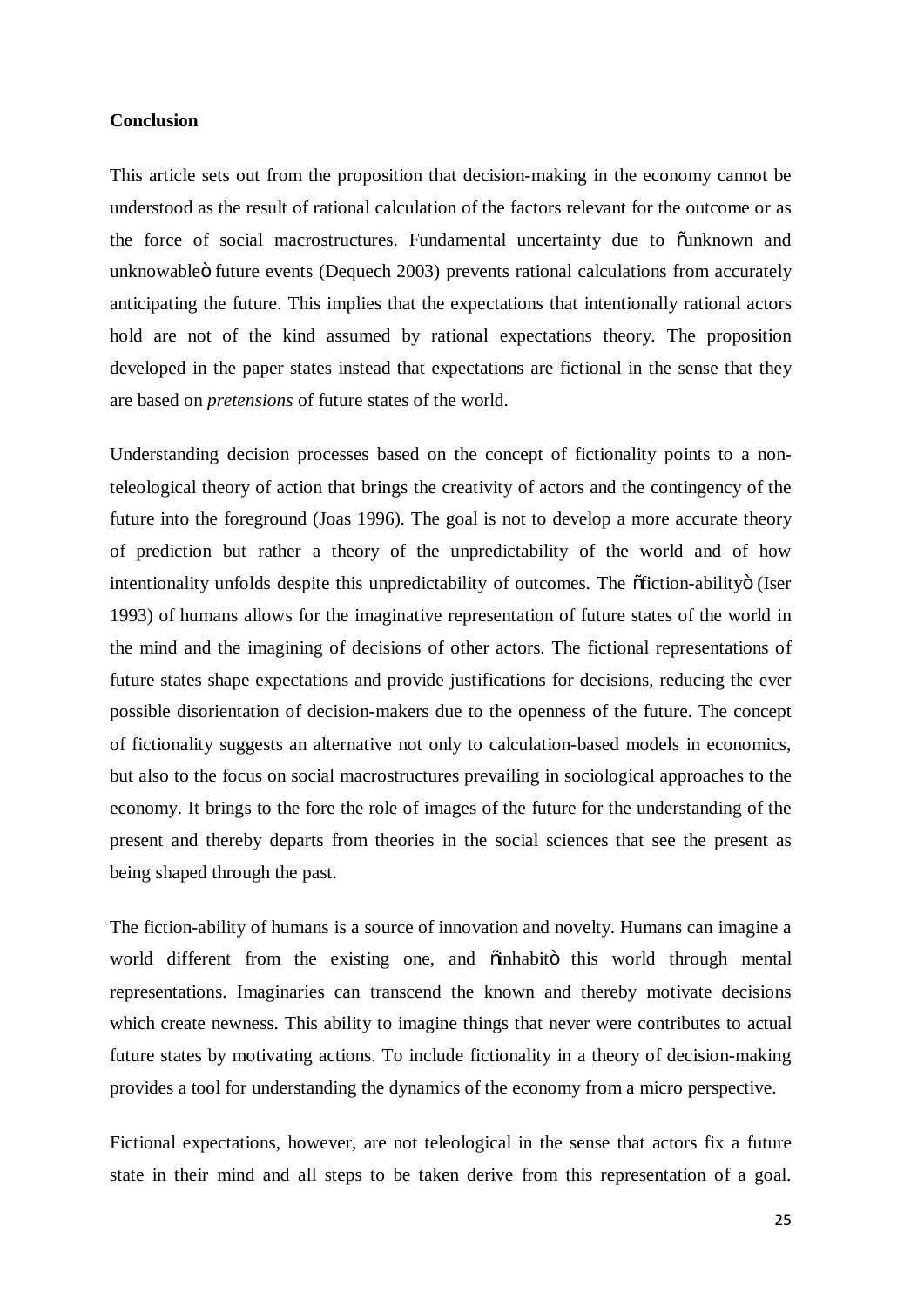Instead, imaginaries and courses of action emerge in a reciprocal process in which goals and means inform each other, based on experiences of the situation and their interpretation (Dewey [1938] 1998; Holmes 2009), as well as the power structures in the field (Hellwig 1999; 2008). Calculation enters this dialogical process continuously when actors attempt to find  $\ddot{\text{o}}$  proof  $\ddot{\text{o}}$  of the soundness of the imaginaries constituting their decisions. Social macrostructures enter the process by shaping the imaginaries themselves through cognitive frames and through institutions supporting actors in realizing specific imaginaries. In this sense, imaginaries are socially anchored and not purely individual.

If action is not determined by rational calculation or social structures, but also based on contingent imaginaries of future states it follows also that the imaginaries become contested. Although fictional representations do not anticipate actual future states they influence decisions in the present. These decisions have distributional consequences in the market, consequences for macroeconomic development, and consequences for the institutionalization of regulatory rules. Financial markets are especially obvious targets for the strategic spread of fictional expectations 6 if other investors can be convinced of the future state these fictions depict, they are a source of profit opportunities. Hence a theory of fictional expectations is necessarily also a theory of politics in the sense that it considers the influencing of expectations as one of the crucial activities of actors in the economy.

This "management of expectations" (Beckert 2012) through the influencing of expectations is not relevant just to understanding the intentionality of action but also for macroeconomic development. In the aggregate, expectations shape the development of economic processes.  $\delta$ The great over-all processes of economic life 6 inflation, deflation, depression, recovery, and economic development are governed largely by the process of reorganization of economic images through the transmission of messagesö (Boulding 1956: 90). Making fictionality an essential element of a theory of intentionally rational decision-making provides a vantage point for the understanding of the microfoundations of the dynamics of capitalism and the sources of economic growth.

In this article most aspects of a theory of fictional expectations could only be touched upon. But behind the considerations presented stands the perspective for a theoretical and empirical research program. As shown, this program builds upon work in the social sciences from very different sources which it bundles under the concept of fictional expectations. Empirical studies need to investigate how in concrete settings expectations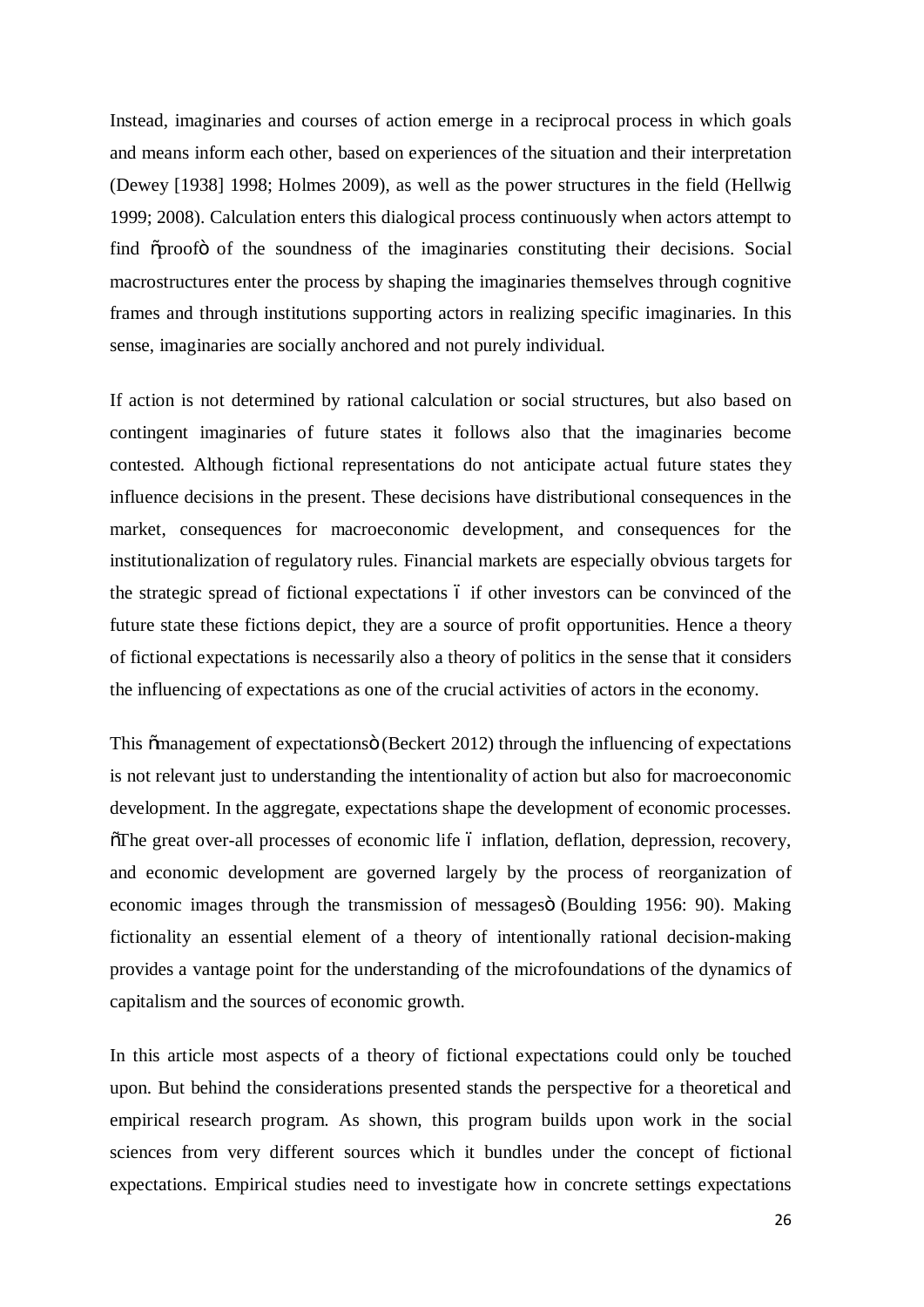regarding future developments and understandings of causal relationships emerge, stabilize and change. They must investigate the strategic use of expectations as well as the motivating force standing behind them and the anchoring of expectations in cultural frames and institutional structures.

# **Acknowledgements**

I would like to thank the two anonymous reviewers for their very helpful comments. For comments on earlier versions of this article I would like to thank David Dequech, Christoph Deutschmann, Arne Dreßler, Martin Hellwig, Sebastian Kohl, Sophie Mützel, and Werner Rammert.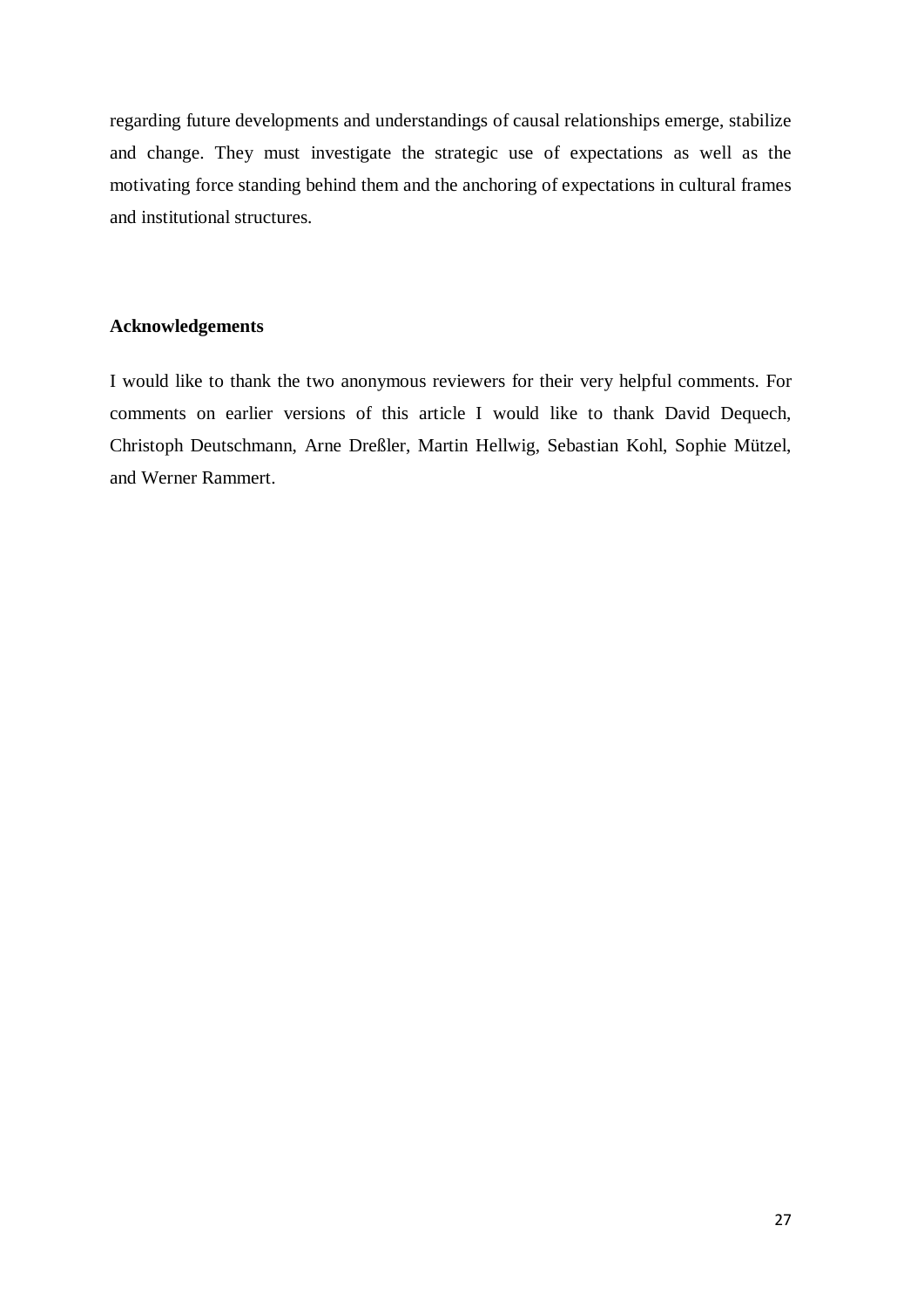### **References**

- Akerlof, George A./Robert Shiller, 2009: *Animal Spirits. How Human Psychology Drives the Economy, and why it matters for Global Capitalism*. Princeton University Press: Princeton.
- Allais, Maurice, 1953: Le comportement de l'homme rationnel devant le risque: critique des postulats et axiomes de l'école Américaine. In: *Econometrica* 21, 503-546.
- Anderson, Benedict, 1983: *Imagined Communities: Reflections on the Origin and Spread of Nationalism*. London: Verso.
- Augier, Mie/Kristian Kreiner, 2000: Rationality, Imagination and Intelligence: Some Boundaries in Human Decision-making. In: *Industrial and Corporate Change* 9, 659-681.
- Bacharach, Michael/Diego Gambetta, 2001: Trust in Society. In: Karen S. Cook (ed.) *Trust in Society.* New York: Russel Sage, 148-184.
- Bandelj, Nina, 2009: Emotions in Economic Action and Interaction. In: *Theory and Society* 38, 347- 366.
- Barbalet, Jack, 1998: *Emotion, social theory, and social structure: A macrosociological approach*. Cambridge: Cambridge University Press.
- Barbalet, Jack, 2010: Action Theoretic Foundations of Economic Sociology. In: Jens Beckert/Christoph Deutschmann (eds.), *Sonderband der Kölner Zeitschrift für Soziologie und Sozialpsychologie.* Wiesbaden: VS Verlag für Sozialwissenschaften.
- Beach, L. R./T. R. Mitchell, 1987: Image Theory: Principles Goals, and Plans in Decision Making. In: *Acta Psychologica* 66.
- Beckert, Jens, 1996: What Is Sociological about Economic Sociology? Uncertainty and the Embeddedness of Economic Action. In: *Theory and Society* 25, 803–840.
- Beckert, Jens, 2002: *Beyond the Market. The Social Foundations of Economic Efficiency*. Princeton: Princeton University Press.
- Beckert, Jens, 2003: Economic Sociology and Embeddedness. How Shall We Conceptualize Economic Action? In: *Journal of Economic Issues* 37, 769–787.
- Beckert, Jens, 2005: *Trust and the Performative Construction of Markets*; MPIfG Discussion Paper 05/8. Köln: Max-Planck-Institut für Gesellschaftsforschung.
- Beckert, Jens, 2006: Was tun? Die emotionale Konstruktion von Zuversicht bei Entscheidungen unter Ungewissheit. In: Arno Scherzberg (ed.) *Kluges Entscheiden. Disziplinäre Grundlagen und interdisziplinäre Verknüpfungen.* Tübingen: Mohr Siebeck, 123-141.
- Beckert, Jens, 2011: The Transcending Power of Goods. In: Jens Beckert/Patrik Aspers (eds.), *The Worth of Goods.* Oxford: Oxford University Press, 106-128.
- Beckert, Jens, 2012: *Capitalism as a System of Contingent Expectations. Toward a Sociological Microfoundation of Political Economy*; MPIfG Discussion Paper 12/4. Köln: Max-Planck-Institut für Gesellschaftsforschung.
- Beckert, Jens/Mark Lutter, 2009: The Inequality of Fair Play. Lottery Gambling and Social Stratification in Germany. In: *European Sociological Review* 25, 475-488.
- Berezin, Mabel, 2005: Emotions and the Economy. In: Neil J. Smelser and Richard Swedberg (ed.) *Handbook of Economic Sociology.* New York: Russell Sage Foundation, 9-127.
- Berger, Peter. L./Thomas Luckmann, 1966: *The Social Construction of Reality: A Treatise in the Sociology of Knowledge*. Garden City, NY: Anchor Books.

Boulding, Kenneth E., 1956: *The Image*. Ann Arbor: The University of Michigan Press.

Bronk, Richard, 2009: *The Romantic Economist. Imagination in Economics*. Cambridge: Cambridge University Press.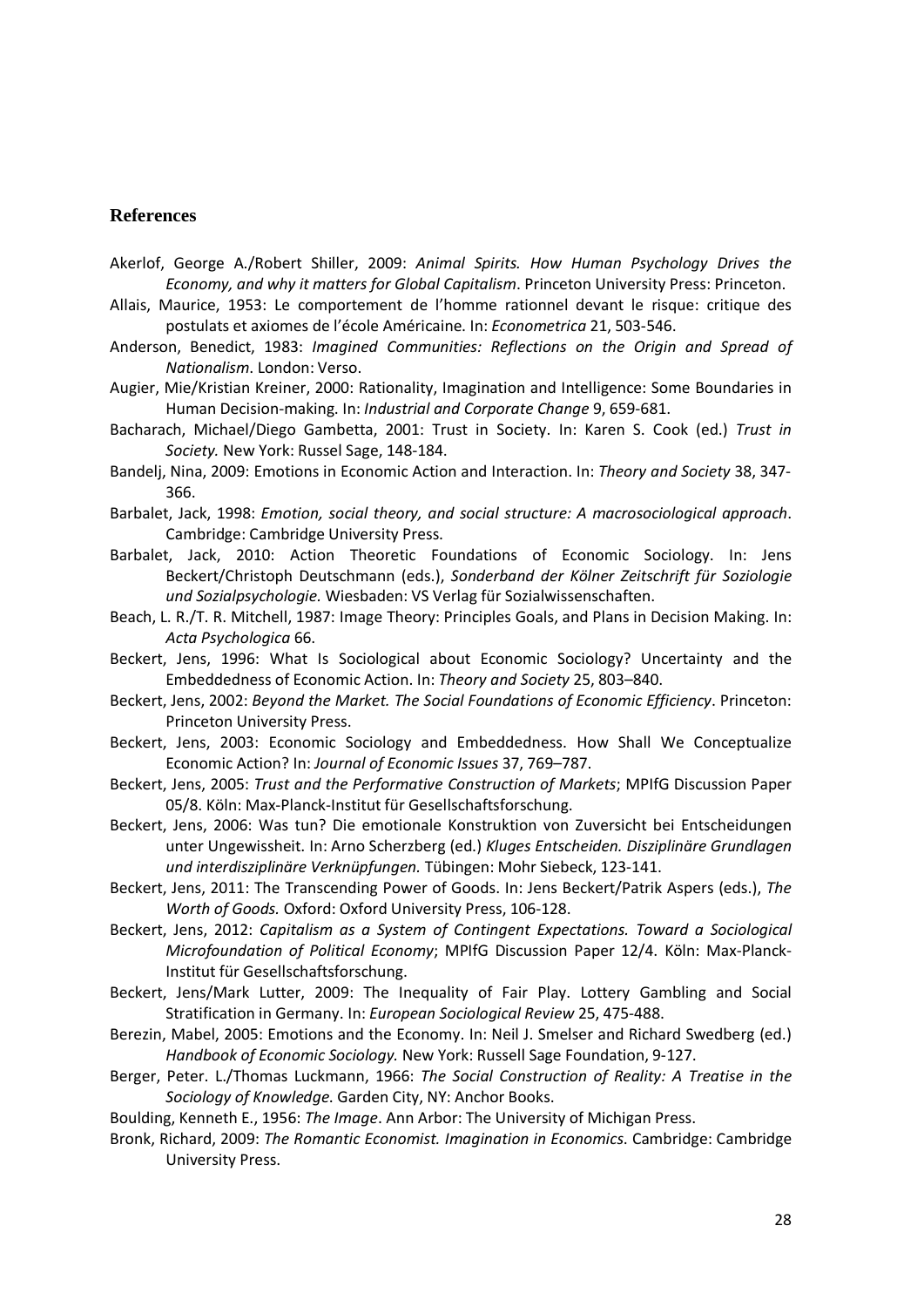Brown, John Seely, et al., 2005: *Storytelling in Organizations*. Burlington, MA: Elsevier Butterworth-Heinemann.

- Buchanan, James/Victor Vanberg, [1984] 2008: The Market as a Creative Process. In: Daniel Hausmann (ed.) *The Philosophy of Economics.* Cambridge: Cambridge University Press, 379-398.
- Bunia, Remigius, 2009: Was ist Fiktion? In: *Fiktion der Kunst der Fiktion* I, 46-52.
- Burgdorf, Anna, 2011: Virtualität und Fiktionalität Überlegungen zur Finanzwelt als "Vorstellungsraum". In: Christine Künzel/Dirk Hempel (eds.), *Finanzen und Fiktionen.*  Frankfurt/M.: Campus Verlag, 107-118.
- Callon, Michel (ed.) 1998: *The Laws of the Markets*. Oxford: Blackwell Publishers.
- Callon, Michel/F. Munesia, 2005: Economic Markets as Calculative Collective Devices. In: *Organization Studies* 26, 229-1250.
- Camerer, Colin F./George Loewenstein/Matthew Rabin (eds.), 2003: *Advances in Behavioral Economics.* . Princeton: Princeton University Press.
- Camic, Charles, 1986: The Matter of Habit. In: *American Journal of Sociology* 91, 1039-1087.

Castoriadis, Cornelius, 1998: *The Imaginary Institution of Society*. Cambridge: MIT Press.

- Coleman, James S., 1990: *Foundations of Social Theory*. Cambridge, Massachusetts: Harvard University Press.
- Coleridge, Samuel Taylor, 1817: *Biographia Literaria*. <http://www.gutenberg.org/cache/epub/6081/pg6081.html>
- Costa, Vincent D., et al., 2010: Emotional Imagery: Assessing Pleasure and Arousal in the Brain's Reward Circuitry. In: *Human Brain Mapping* 31, 1446–1457.
- Czarniawska, Barbara, 1997: *Narrating the Organisation*. Chicago: University of Chicago Press.
- Dequech, David, 2003: Conventional and Unconventional Behavior Under Uncertainty. In: *Journal of Post Keynesian Economics* 26, 145-168.
- Dequech, David, 2006: The New Institutional Economics and the Behaviour Under Uncertainty. In: *Journal of Economic Behavior and Organization* 59, 109-131.
- Dewey, John, 1957: *Human Nature and Conduct. An Introduction to Social Psychology.* New York: The Modern Library.
- Dewey, John, [1938] 1998: The Pattern of Inquiry *The Essential John Dewey.* Bloomington: Indiana University Press, 169-179.
- Diaz-Bone, R./Gertraude Krell (eds.), 2009: *Diskurs und Ökonomie*. Wiesbaden: VS Verlag für Sozialwissenschaften.

DiMaggio, Paul, 2002: Endogenizing "Animal Spirits": Toward a Sociology of Collective Response to Uncertainty and Risk. In: Mauro F. Guillén, et al. (eds.), *The New Economic Sociology. Developments in an Emerging Field.* New York: Russell Sage, 79–100.

- DiMaggio, Paul/Walter Powell, 1983: The Iron Cage Revisited: Institutional Isomorphism and Collective Rationality in Organizational Fields. In: *American Sociological Review* 48, 147– 160.
- Dobbin, Frank, 2001: *How Institutional Economics Is Killing Microeconomics*: Princeton University.
- Dobbin, Frank, 2004: The Sociological View of the Economy. In: Frank Dobbin (ed.) *The New Economic Sociology. A Reader.* Princeton: Princeton University Press, 1-46.
- Elster, Jon, 2009: Excessive Ambitions. In: *Capitalism and Society* 4, 1-30.
- Esposito, Elena, 2007: *Die Fiktion der wahrscheinlichen Realität*. Frankfurt a.M.: Suhrkamp.
- Favereau, Olivier/Emmanuel Lazega, 2002: *Conventions and Structures in Economic Organization*. Cheltenham: Edward Elgar.
- Fligstein, Neil, 2001: Social Skill and the Theory of Fields. In: *Sociological Theory* 19, 105-125.
- Foucault, Michel, 1970: *The Order of Things: An Archeology of the Human Sciences*. New York: Vintage Books.
- Friese, Heidrun, 2001: Imagination: History of the Concept *International Encyclopedia of the Social and Behavioral Sciences.* Oxford: Elsevier Publishers, 7197-7201.
- Garfinkel, Harold, 1967: *Studies in Ethnomethodology*. Cambridge: Polity Press.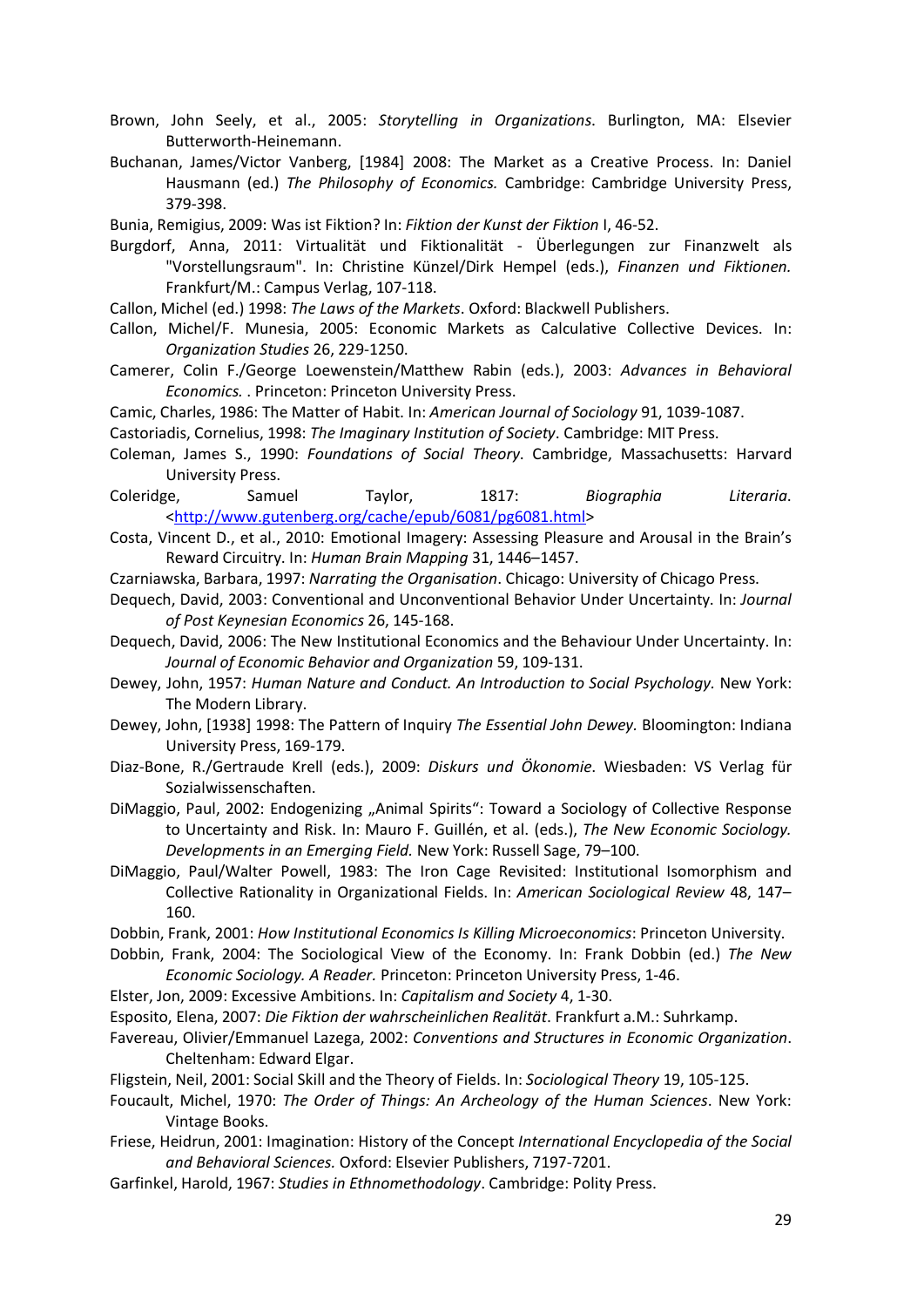Gold News, 2011. <http://goldnews.bullionvault.com/gold\_price\_111020117>

- Granovetter, Mark, 1985: Economic Action and Social Structure: The Problem of Embeddedness. In: *American Journal of Sociology* 91, 481-510.
- Granovetter, Mark, 2005: The Impact of Social Structure on Economic Outcomes. In: *Journal of Economic Perspectives* 19, 33-50.
- Güth, Werner/Hartmut Kliemt, 2010: (Un)Eingeschränkt rational entscheiden in Geschäft und Moral. In: Berlin Brandenburgische Akademie der Wissenschaften (ed.) *Preis der Berlin-Brandenburgischen Akademie der Wissenschaften gestiftet von der Commerzbank Stiftung. Preisverleihung am 19. Oktober 2009: Weyma Lübbe.* Berlin: BBAW.
- Hellwig, Martin, 1998: Discussion on International Contagion: What is it and what can be done against it? In: *Swiss Journal of Economics and Statistics* 134, 715-739.
- Hellwig, Martin, 1999: Zur "volkswirtschaftlichen Verantwortung" der Banken. In: Franz Jaeger (ed.) *Die volkswirtschaftliche Verantwortung der Banken.* Chur: Rüegger.
- Hellwig, Martin, 2008: *Systemic Risk in the Financial Sector: An Analysis of the Subprime-Mortgage Financial Crisis*; Preprints of the Max Planck Institute for Research on Collective Goods Bonn 2008/43. Bonn: Max Planck Institute for Research on Collective Goods. Vol. 157.
- Hirschman, Albert, 1986: *Rival Views of Market Society*. New York: Viking Press.

Holmes, Douglas R., 2009: Economy of Words. In: *Cultural Anthropology* 24, 381-419.

- Iser, Wolfgang, 1993: *The Fictive and the Imaginary: Charting Literary Anthropology*. Baltimore, MD: Johns Hopkins University Press.
- Joas, Hans, 1996: *The Creativity of Action*. London: Polity Press.
- Karpik, Lucien, 2010: *Valuing the Unique. The Economics of Singularities*. Princeton, NJ: Princeton University Press.
- Keynes, John Maynard, [1936] 1964: *The General Theory of Employment, Interest, and Money*. London: MacMillan.
- Keynes, John Maynard, [1937] 1973: The General Theory of Employment *The Collected Writings of J.M. Keynes.* London: Macmillan, 109-123.
- Knight, Frank H., [1921] 1985: *Risk, Uncertainty, and Profit*. Chicago: University of Chicago Press.
- Koselleck, Reinhart, 1988: *Vergangene Zukunft: Zur Semantik geschichtlicher Zeiten*. Frankfurt/M.: Suhrkamp Verlag.
- Kraemer, Klaus, 2010: Propheten der Finanzmärkte. Zur Rolle charismatischer Ideen im Börsengeschehen. In: *Berliner Journal für Soziologie* 20, 179-201.
- Künzel, Christine/Dirk Hempel, 2011: *Finanzen und Fiktionen*. Frankfurt/M.: Campus Verlag.
- Lucas, Robert, 1972: Expectations and the Neutrality of Money. In: *Journal of Economic Theory* 4, 103–124.
- MacKenzie, Donald/Yuval Millo, 2003: Constructing a Market, Performing Theory: The Historical Sociology of a Financial Derivatives Exchange. In: *American Journal of Sociology* 109, 107- 145.
- Mahony, James, 2000: Path Dependence in Historical Sociology. In: *Theory and Society* 29, 507- 548.
- March, James G., 1995: The Future, Disposable Organizations and the Rigidities of Imagination. In: *Organization* 2, 427-440.
- Marx, Karl, [1846] 1998: *The German Ideology*. Oxford: Blackwell.
- McCloskey, Donald, 1985: *The Rhetoric of Economics*. Madison, WI: The University of Wisconsin Press.
- McCloskey, Donald, 1990a: *If You're so Smart. The Narrative of Economic Expertise*. Chicago: The University of Chicago Press.
- McCloskey, Donald, 1990b: Storytelling in Economics. In: Don Lavoie (ed.) *Economics and Hermeneutics.* New York, NY: Routledge.
- Merton, Robert, 1957: *Social Theory and Social Structure*. Glencoe: The Free Press.
- Miyazaki, Hirokazu, 2003: The Temporalities of the Market. In: *American Anthropologist* 105, 255- 265.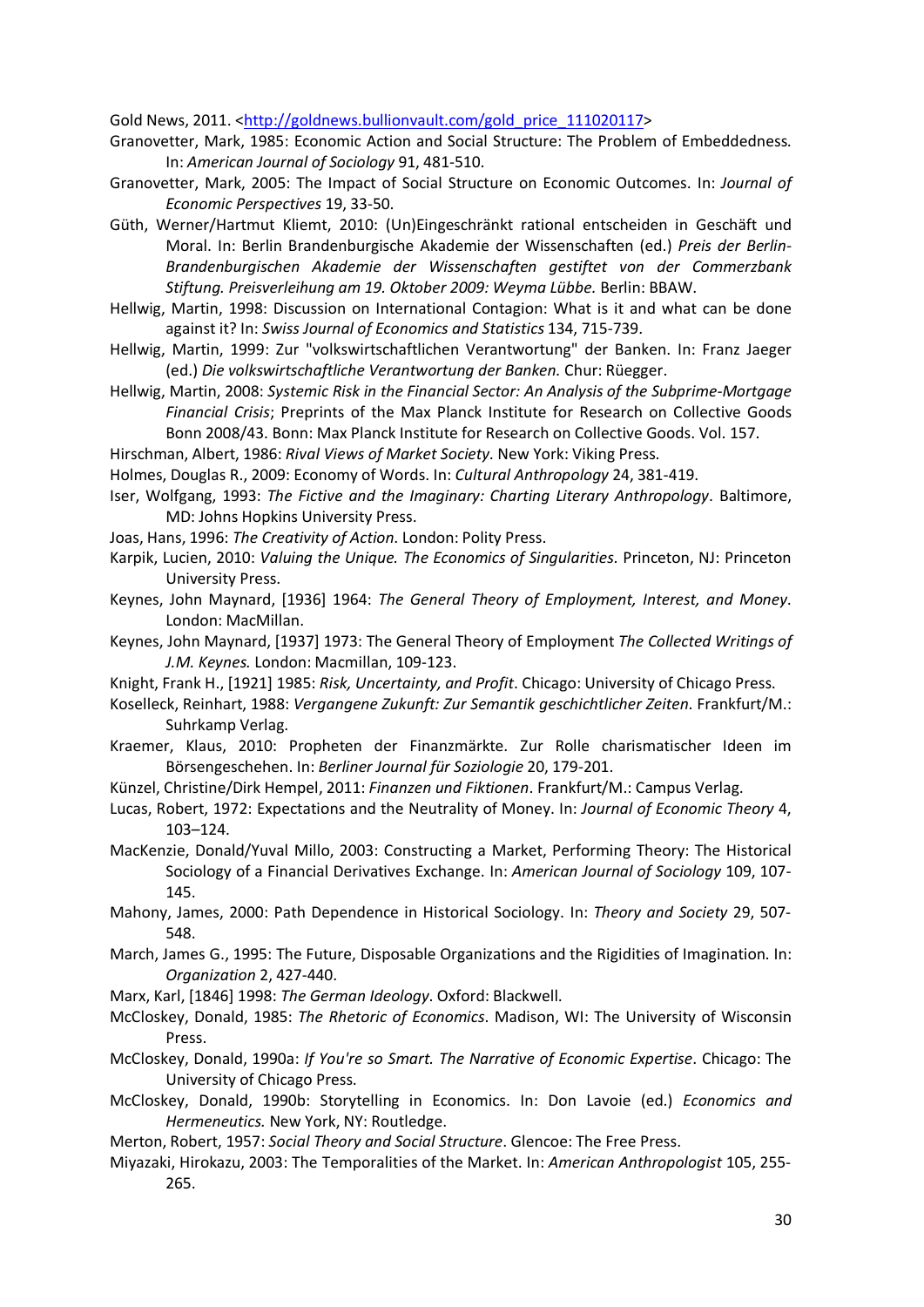Möllering, Guido, 2006: *Trust: Reason, Routine, Reflexivity*. Oxford: Elsevier.

Morris, Peter E/Peter Hampson, 1983: *Imagery and Consciousness*. London: Academic Press.

- Münnich, Sascha, 2011: Interest-Seeking as Sense-Making: Ideas and Business Interests in the New Deal. In: *European Journal of Sociology* 52, 277–311.
- Muth, John F., 1961: Rational Expectations and the Theory of Price Movements. In: *Econometrica* 29, 315–335.
- Mützel, Sophie, 2010: Koordinierung von Märkten durch narrativen Wettbewerb. In: Jens Beckert/Christoph Deutschmann (eds.), *Wirtschaftssoziologie.* Köln: Kölner Zeitschrift für Soziologie und Sozialpsychologie.
- Nelson, Stephen/Peter J. Katzenstein, 2010: *Uncertainty and Risk and the Crisis of 2008*. Ithaca, NY: Cornell University.
- Nye, David E., 2004: Technological Prediction. In: Marita Sturken/Douglas Thomas/Sandra J. Ball-Rokeach (eds.), *Technological Visions.* Philadelphia: Temple University Press, 159-185.

Orléan, André, 2005: *The Self-Referential Hypothesis in Finance*. Paris.

Orléan, André, 2008: *Knowledge in Finance: Objective Value versus Convention*.

Orléan, André, 2011: *L'Empire de la Valeur*. Paris: Editions du Seuil.

Parsons, Talcott 1951: *The Social System*. London: Routledge.

Pascal, Blaise, [1672] 1958: *Pensées*. New York, NY: E. P. Dutton & Co., Inc.

- Patalano, Roberta, 2003: *Beyond Rationality: Images as Guide-Lines to Choice*. Torino: University of Torino. Vol. 05/2003.
- Piotti, Geny, 2009: *German Companies Engaging in China. Decision-Making Processes at Home and Management Practices in Chinese Subsidiaries* MPIfG Working Paper 09/14. Köln: Max-Planck-Institut für Gesellschaftsforschung.
- Pixley, Jocelyn, 2004: *Emotions in Finance: Distrust and Uncertainty in Global Markets*. Cambridge: Cambridge University Press.
- Putnam, Ruth Anna, 2006: Democracy and Value Inquiry. In: John R. Shook/Joseph Margolis (eds.), *A Companion to Pragmatism.* Malden, Massachusetts: Blackwell Publishing, 278-289.
- Pylyshyn, Zenon W., 2003: *Seeing and Visualizing: It's Not What You Think*. Cambridge, MA: MIT Press.
- Riles, Annelise, 2010: Collateral Expertise. In: *Current Anthropology* 51, 1-25.
- Roeckelein, Jon E. , 2004: *Imagery in Psychology: A Reference Guide*. Westport, CT: Praeger Publishers.
- Sabel, Charles F./Jonathan Zeitlin, 1997: Stories, Strategies, Structures: Rethinking Historical Alternatives to Mass Production. In: Charles F. Sabel/Jonathan Zeitlin (eds.), *World of Possibilities. Flexibility and Mass Production in Western Industrialization.* Cambridge: Cambridge University Press, 1-33.
- Salmon, Christian, 2007: *Storytelling. La machine à fabriquer des histoires et à formater les esprits*. Paris: La Découverte.
- Schumpeter, Joseph, 1912: *Theorie der wirtschaftlichen Entwicklung*. Berlin: Duncker & Humblot.
- Schütz, Alfred, 2003: Das Problem der Personalität in der Sozialwelt. Bruchstücke. In: Richard Grathoff/Hans-Georg Soeffner/Ilja Srubar (eds.), *Alfred Schütz Werkausgabe: Theorie der Lebenswelt 1. Die pragmatische Schichtung der Lebenswelt.* Konstanz: UVK Verlagsgesellschaft mbH, 91-177.
- Searle, John, 1975: The Logical Status of Fictional Discourse. In: *New Literary History* 6, 319-332.
- Shackle, George Lennox Sharman, 1961: *Decision, Order and Time in Human Affairs*. Cambridge: Cambridge University Press.
- Shackle, George Lennox Sharman, 1964: *General Thought-schemes and the Economist*, Woolwich Economic Paper 2. Woolwich, NJ: Woolwich Polycentric Press.
- Shackle, George Lennox Sharman, 1979: *Imagination and the Nature of Choice*. Edinburgh: Edinburgh University Press.
- Shiller, Robert J., 2000: *Irrational Exuberance*. Princeton, NJ: Princeton University Press.

Simon, Herbert, 1957: *Models of Man*. New York: Wiley.